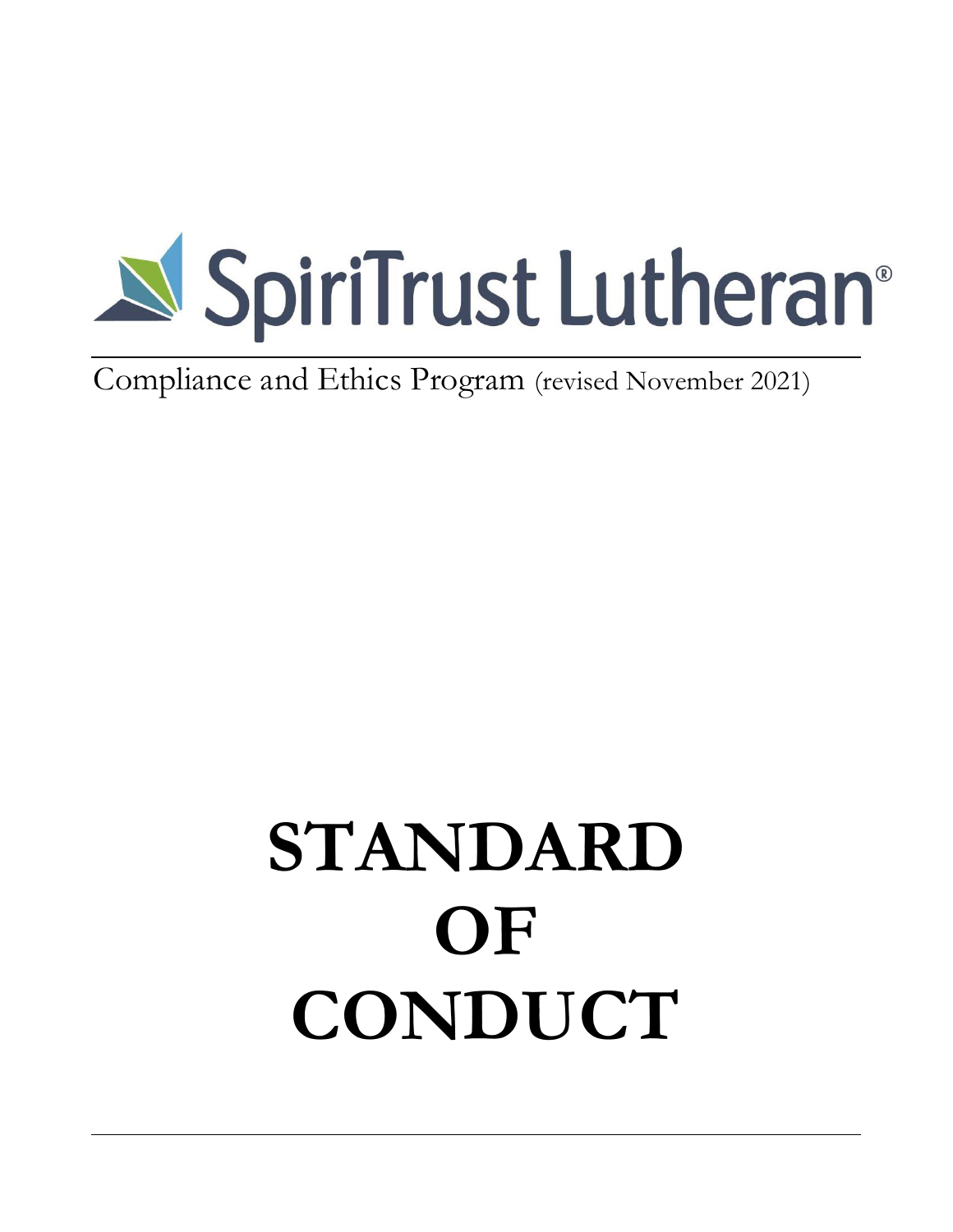# **Standard of Conduct**



**SpiriTrust Lutheran® 1050 Pennsylvania Avenue York PA 17404 717.854.3971 717.852.0900 (fax)** [www.SpiriTrustLutheran.org](http://www.spiritrustlutheran.org/)

**SpiriTrust Lutheran® Home Care & Hospice 2700 Luther Drive Chambersburg, PA 17202 717.264.8178 717.264.6347(fax) [www.SpiriTrustLutheranHomecare.org](http://www.spiritrustlutheranhomecare.org/)**

> **SpiriTrust Lutheran® LIFE 840 Fifth Avenue Chambersburg, PA 17201 717.264.5433 717.264.3279 [www.SpiriTrustLutheranLife.org](http://www.spiritrustlutheranlife.org/)**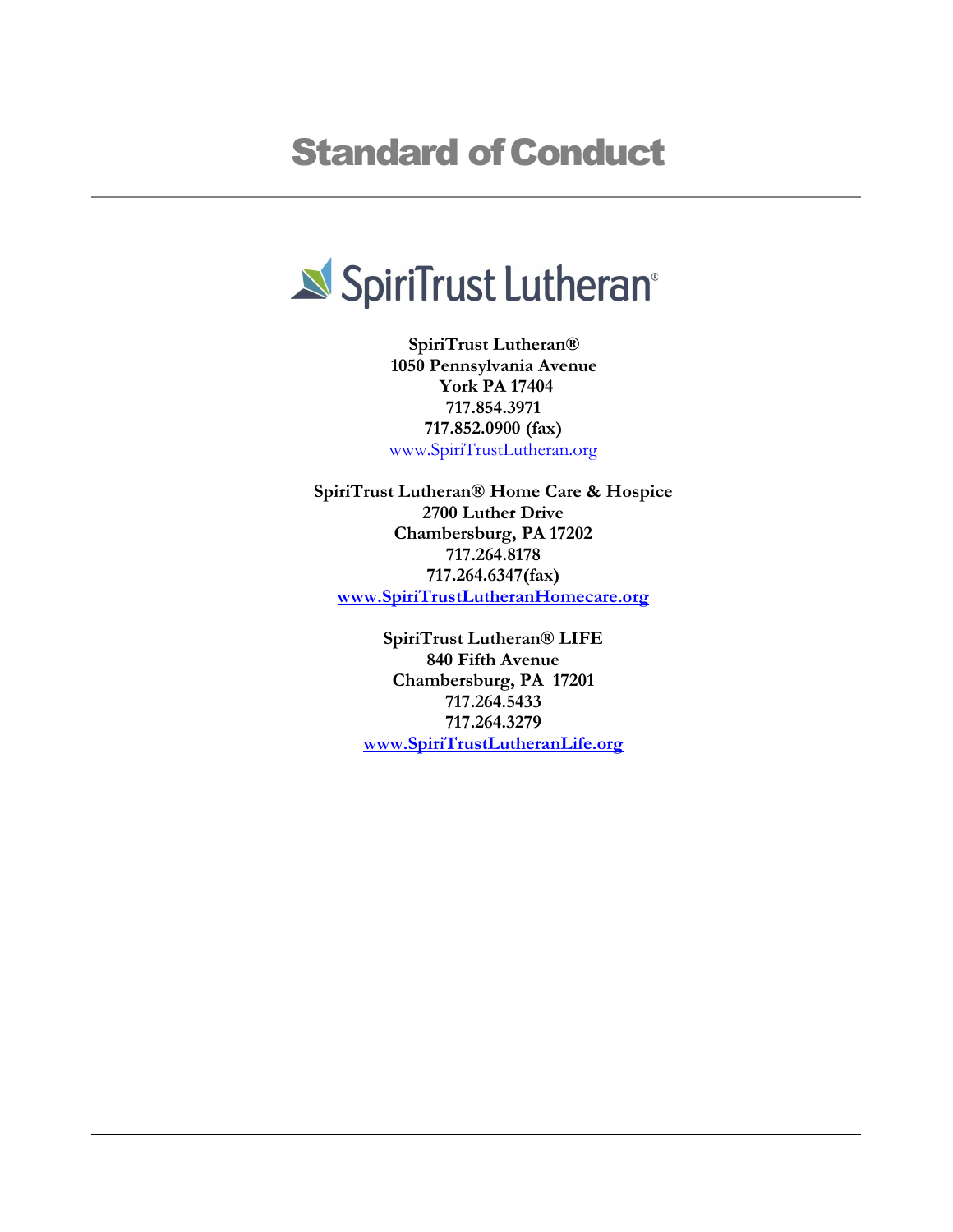# **Table of Contents**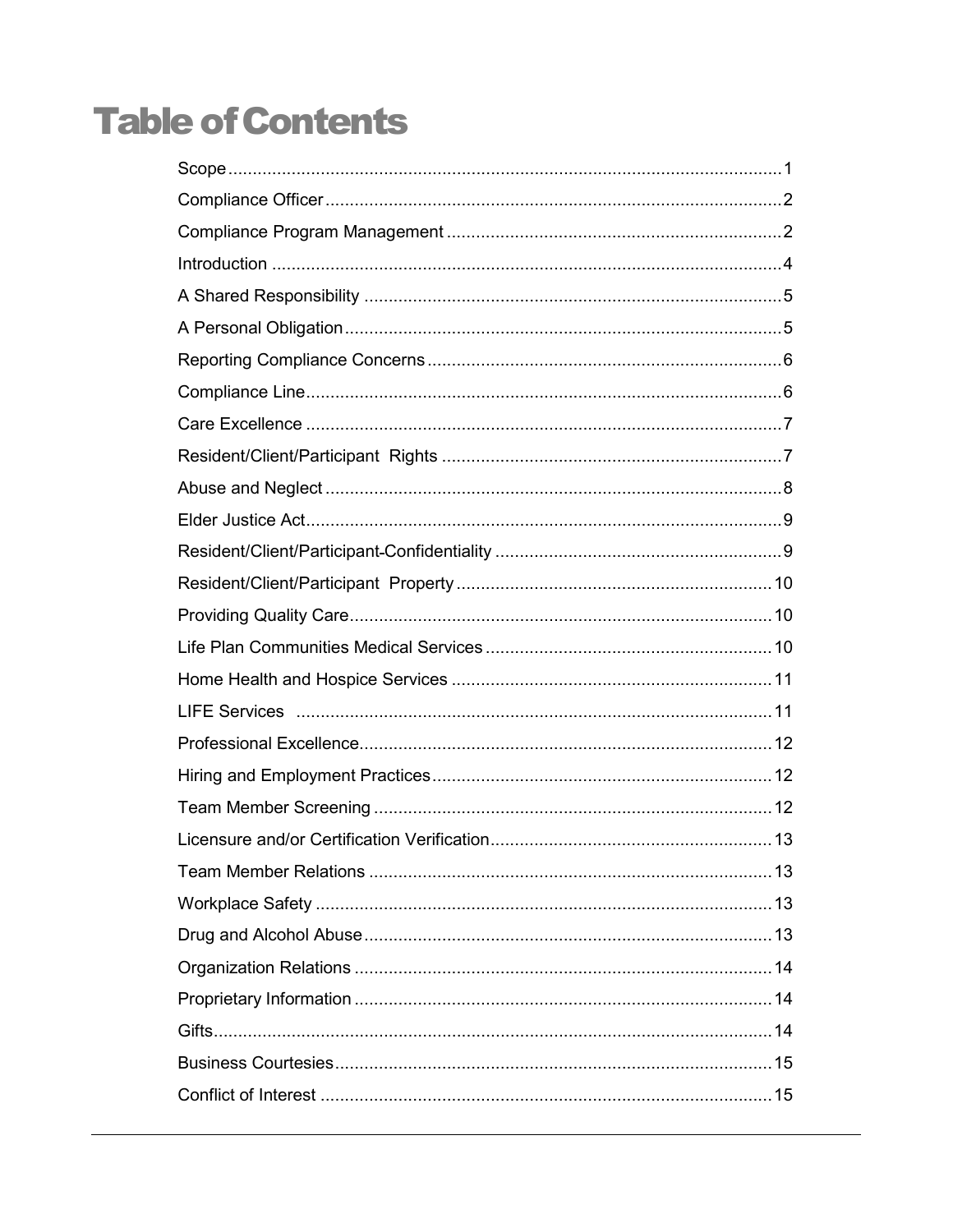Revised November 2021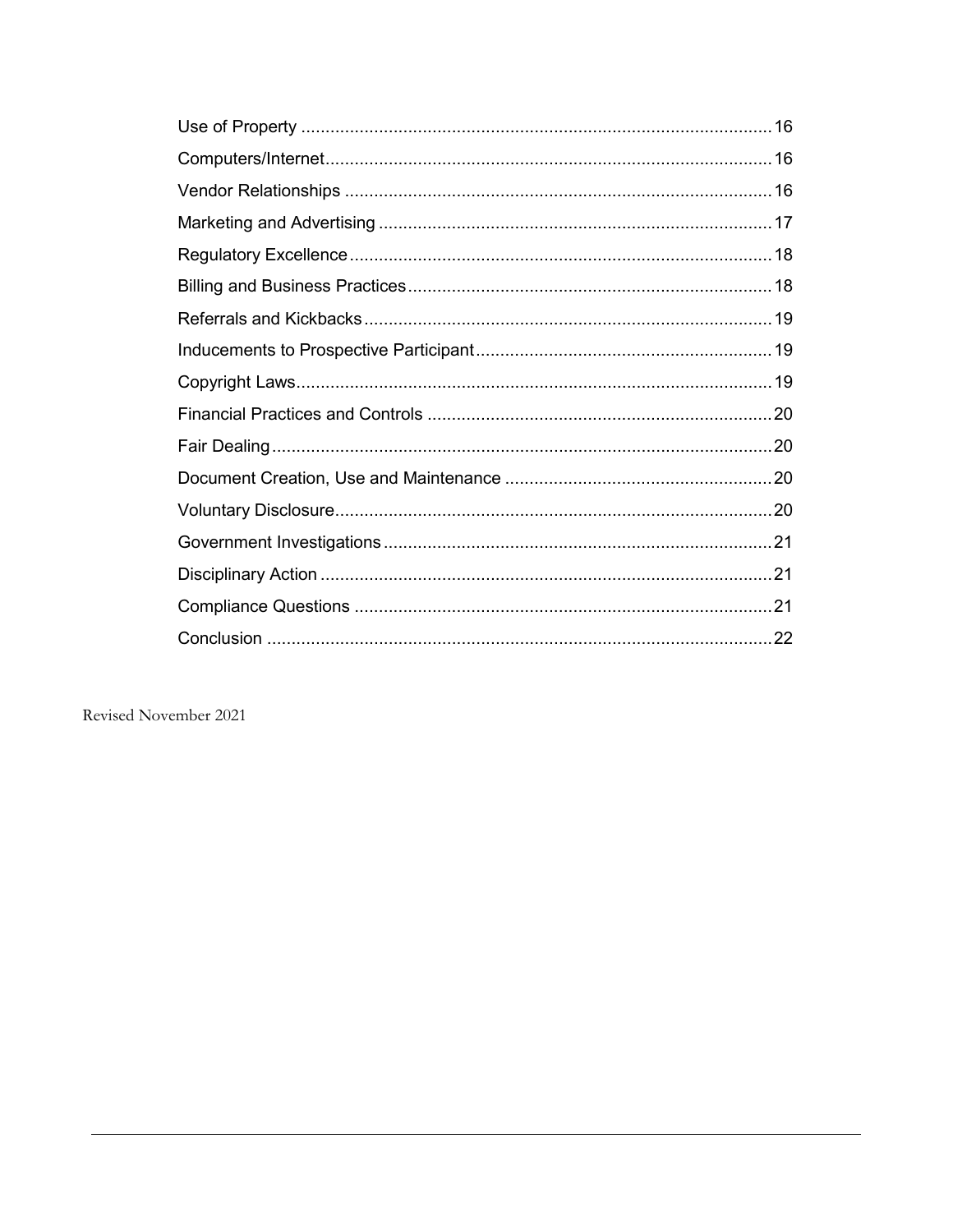# <span id="page-4-0"></span>SpiriTrust Lutheran<sup>®</sup>

#### **Scope**

We use the term "SpiriTrust Lutheran" to include SpiriTrust Lutheran Life Plan Communities, SpiriTrust Lutheran Home Care & Hospice and SpiriTrust Lutheran LIFE**.**  We use the term **"team member"** to define the various individuals who are associated with SpiriTrust Lutheran. All individuals, including employees, vendors, contractors, volunteers, directors and officers are members of our team in providing care and services to our residents/clients**/**participants.

Any questions regarding the policies in this Standard of Conduct, compliance policies, or related references, should be directed to your immediate supervisor, the Compliance Official or a member of the Compliance Committee or the Compliance Officer.

We are a faith-based health and human services organization that provides a continuum of care including residential, assisted living/personal care, skilled care environments, home health, hospice, home care and LIFE services. This Standard of Conduct applies to every person at every level of the organization. This includes team members, board of directors, volunteers, independent contractors, subcontractors and vendors who may provide or are involved with healthcare or billing

SpiriTrust Lutheran is a faith-based health and human services organization licensed under the laws of the Commonwealth of Pennsylvania, to provide the following services:

- Skilled Care
- Personal Care
- Assisted Living
- Residential Living
- Home Health
- Hospice
- Home Care
- PACE Services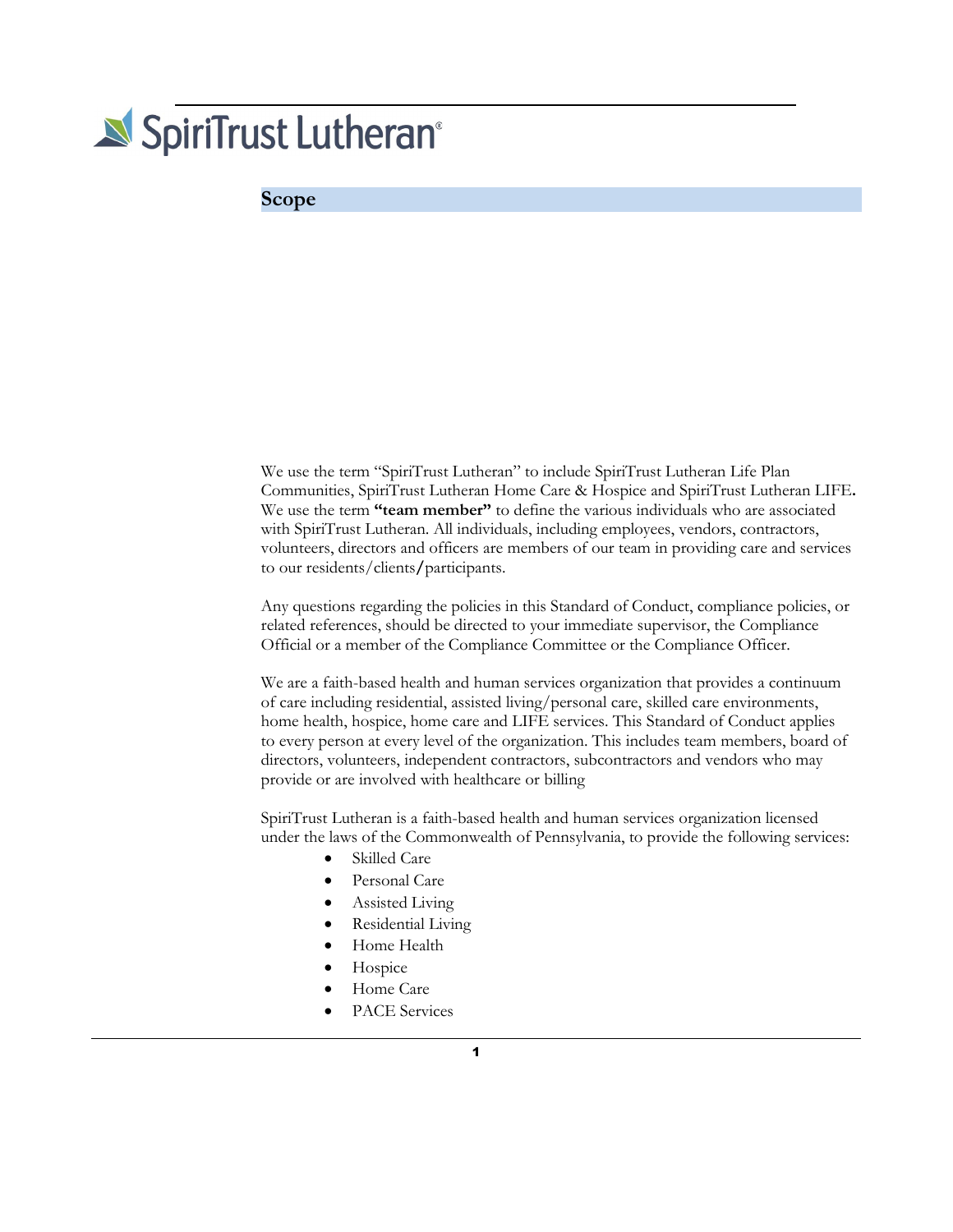#### **Compliance & Privacy Officer (Compliance Officer)**

The Friends Services Alliance, Vice President, Karla Dreisbach, CHC, CHPC serves as our Compliance Officer. She has the responsibility to assist the Compliance Official, the CEO, and the Board of Directors in designing and overseeing efforts in establishing, maintaining and monitoring compliance within our organization.

The Compliance Officer works with our CEO/President and our Compliance Official and has direct reporting responsibility to the Board of Directors. The Compliance Officer is responsible for the continued coordination with the Compliance Official for the development, implementation, training, monitoring and enforcement activities related to the overall compliance program. The Compliance Officer is assisted by Friends Services Alliance Compliance Program, Compliance Managers and Compliance Specialists in providing services to our organization.

#### <span id="page-5-0"></span>**Compliance Program Management**

Our Board of Directors, through the President/CEO carries the overall responsibility for creating a culture that values and emphasizes compliance and integrity

Liz Keller, Corporate Director of Compliance has been appointed by the CEO and Board of Directors as the Compliance Official and is responsible for coordinating the day-to-day compliance activities in conjunction with the Compliance Officer. These activities include audits, responses to hotline, and leading the Organization's Compliance Committee(s). As a function of this role, the Compliance Official also functions as the Privacy Officer (as applicable the Organization may have other individuals serving in this function as well as serving as Security Officer.).

There are two Compliance Committees. One represents SpiriTrust Lutheran Life Plan Communities and one represents SpiriTrust Lutheran Home Care & Hospice and SpiriTrust Lutheran LIFE. The Organization's Compliance Committees are comprised of members of the leadership team and other key team member positions. The Compliance Official is the chairperson for these committee**s**. Each committee meets at least quarterly and more frequently as needed.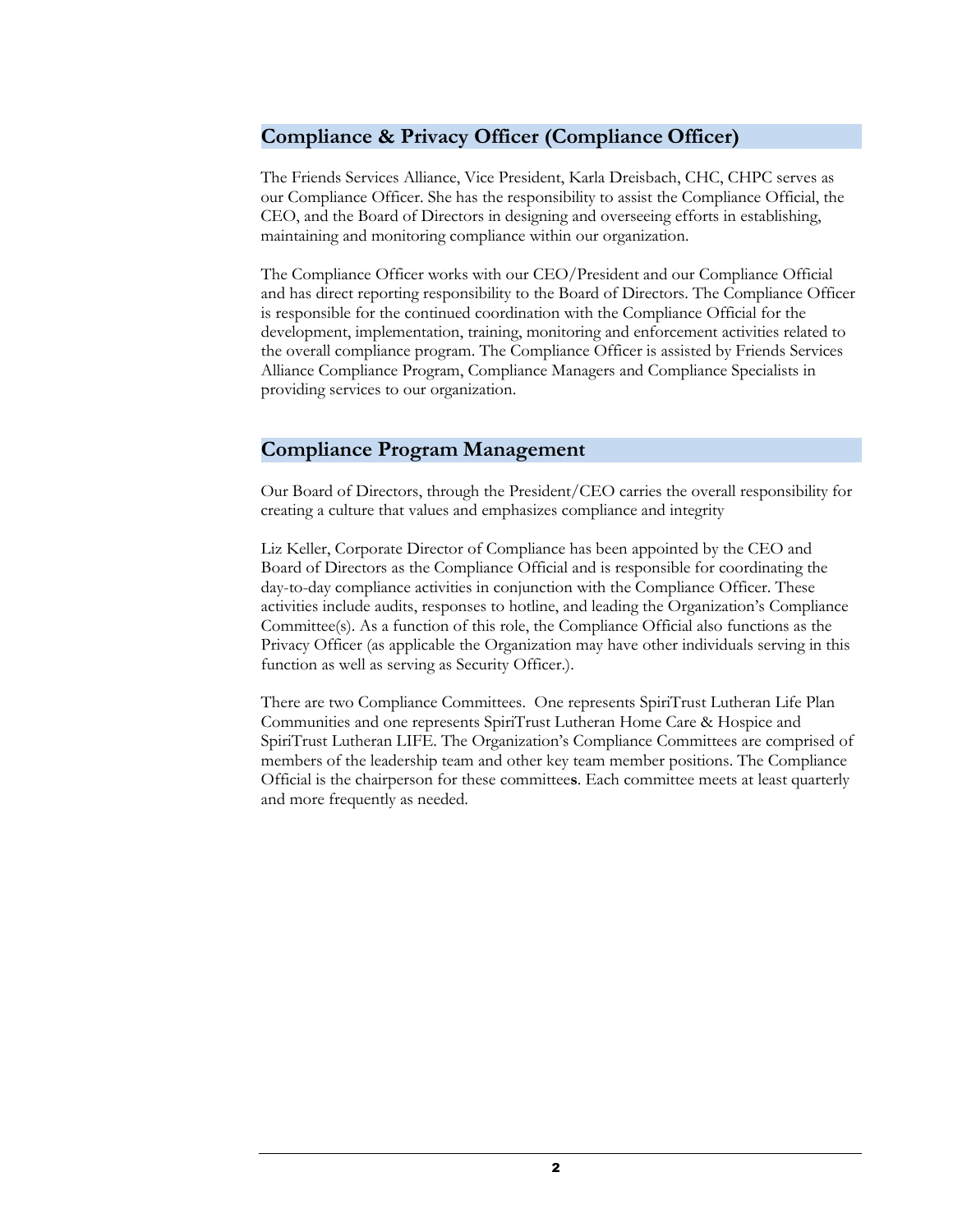

**FROM THE PRESIDENT/CEO**

Dear Team Members:

We have a long tradition of providing healthcare services to those we serve in a way that demonstrates Christian love and compassion. We strive to follow our faith-based heritage of ethical and moral decision making in the care we provide. This heritage enables us to share our values with the residents/clients/participants we serve.

The healthcare industry is constantly changing and being impacted by numerous laws and regulations. In our desire to establish a workplace that complies with these laws and regulations, we have developed a Compliance and Ethics Program that supports SpiriTrust Lutheran team members in making the right decisions. This document, called the Standard of Conduct, represents the primary focus for our Compliance and Ethics Program. The Standard of Conduct not only reflects our heritage and values but also serves as a bold statement that influences how we enhance the quality of life of those we serve.

The Compliance and Ethics Program and the Standard of Conduct exist to guide our normal decisions that are both ethical and compliant with applicable laws, statutes, and regulations. Our Standard of Conduct does not replace each person's obligation in making wise, fair, and honest decisions. It is intended to explain our personal and organizational responsibility and to reflect those areas in which improper or unwise decisions can harm our entire organization and impair our commitment to share Christian love and compassion to those we serve.

We value your contribution to those we serve and appreciate your support in properly maintaining the most ethical workplace possible. We commend you for your commitment to honesty and integrity, which are also part of SpiriTrust Lutheran's values. Each team member is responsible for helping to protect our work environment and its compliance with laws and regulations. I thank you for your commitment and contribution to SpiriTrust Lutheran's mission, values, and most importantly, to those we serve.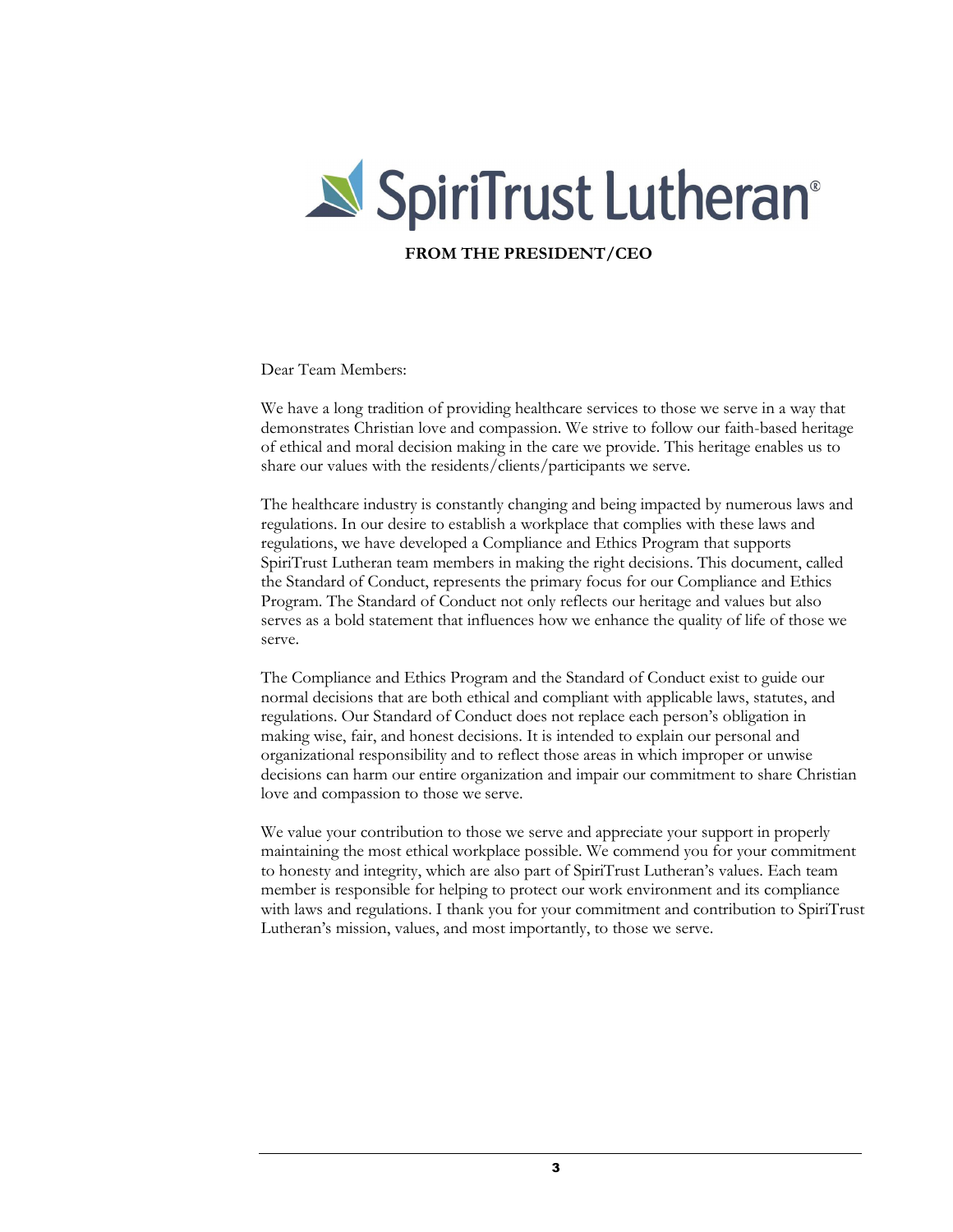

#### **Standard of Conduct**

#### <span id="page-7-0"></span>**Introduction**

The Standard of Conduct is the foundation of the Compliance and Ethics Program. The Standard of Conduct is a guide to appropriate workplace behavior; it will help you make the right decisions if you are not sure how to respond to a situation. All team members must comply with both the spirit and the letter of all federal, state, and local laws and regulations that apply to the healthcare and other services that our organization provides, as well as all laws that apply to our business dealings. Violations of these laws and regulations can result in severe penalties for us and the individuals we do work with including financial penalties, exclusion from participation in government programs, and, in some cases, imprisonment.

As team members, we share a commitment to legal, ethical and professional conduct in everything that we do. We support these commitments in our work each day, whether we care for residents/clients/participants, order supplies, prepare meals, keep records, pay invoices, or make decisions about the future of our organization.

#### **The** success of SpiriTrust Lutheran as a provider of healthcare and other services depends on you, your personal and professional integrity, your responsibility to act in good faith and your obligation to do the right things for the right reasons.

The Compliance and Ethics Program provides principles and standards to guide you in meeting your legal, ethical and professional responsibilities. As a team member you are responsible for supporting the Compliance and Ethics Program in every aspect of your workplace behavior. Your continued working relationship includes understanding and adhering to the Compliance and Ethics Program.

The Standard of Conduct discusses the importance of:

Care Excellence - providing quality, compassionate, respectful and clinically-appropriate care.

Professional Excellence – maintaining ethical standards of healthcare and business practices.

**Regulatory Excellence** – complying with federal and state laws, regulations, and guidelines that govern healthcare, housing services and other services we provide.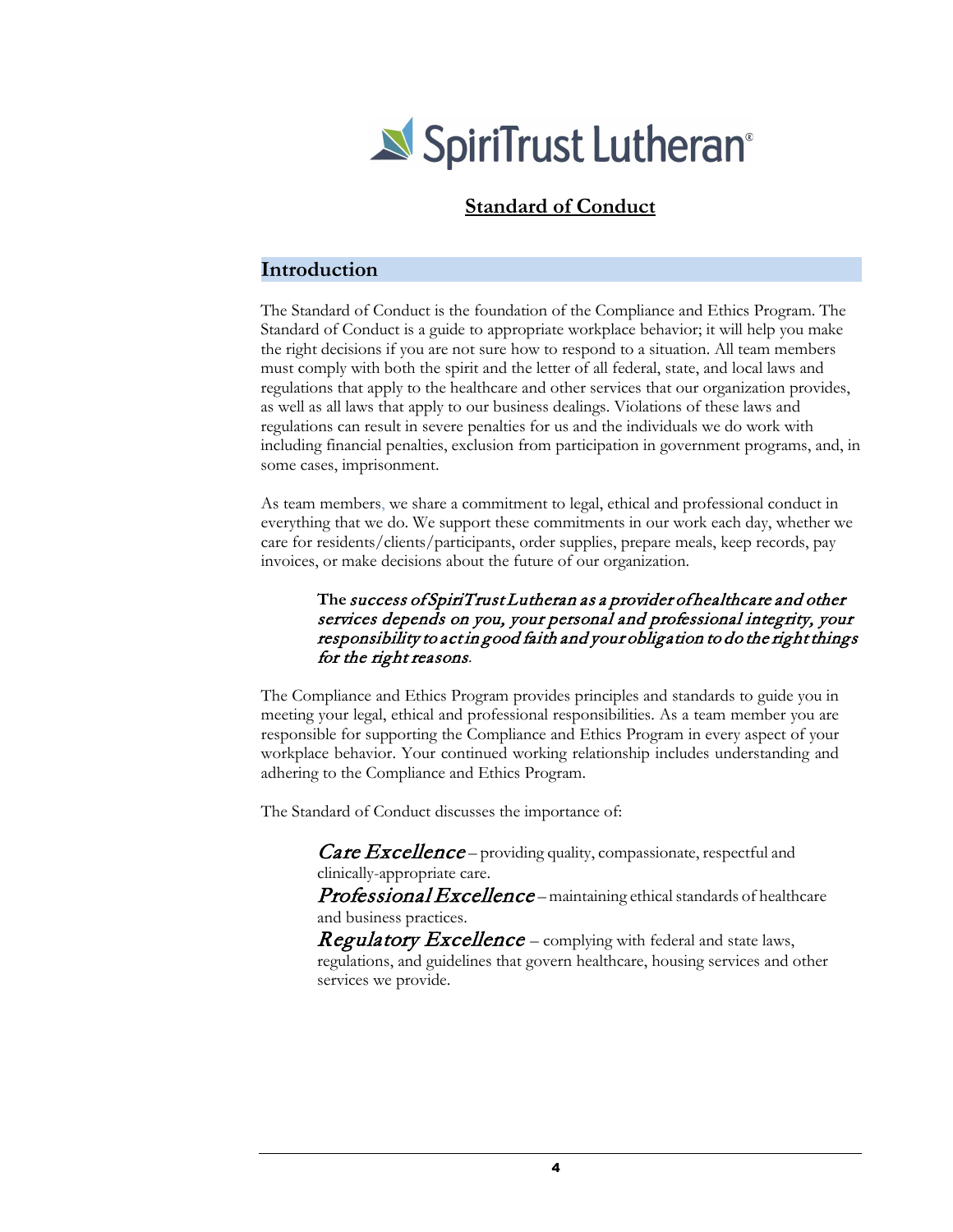# <span id="page-8-0"></span>**A Shared Responsibility**

Because we are in the business of caring for and providing services for others, it is critical that each of us adheres to appropriate standards of behavior. As individuals and as an organization we are responsible to many different groups. We must act ethically and responsibly in our relations with:

Residents/clients/participants and their families; Colleagues and co-workers; Volunteers and affiliated colleagues; Healthcare payors, including the federal and state governments; Regulators, surveyors, and monitoring agencies; Physicians, Nurse Practitioners, Physician Assistants; Vendors and contractors; Business Associates; and The communities we serve.

Any compromise in our standards could harm our residents/clients/participants, our team members and our organization. Like every organization that provides healthcare, we do business under very strict regulations and close governmental oversight. Fraud, waste, and abuse are serious issues. Sometimes even an innocent mistake can have significant consequences that could result in substantial penalties to SpiriTrust Lutheran.

All team members are required to complete training on the Standard of Conduct and the Compliance and Ethics Program as a condition of employment or business relationship. The Standard of Conduct sets forth mandatory standards.

#### There is no justification for departing from the Standard of Conduct no matter what the situation may be.

Every team member is responsible for ensuring that he or she complies with the Standard of Conduct and all standards of practice. Any team member who violates any of these standards and/or standards of practice is subject to discipline up to and including termination.

#### <span id="page-8-1"></span>**A Personal Obligation**

As we are each responsible for following the Standard of Conduct in our daily work, we are also responsible for enforcing it. This means that you have a duty to report any problems you observe or perceive, regardless of your role.

As a team member, you must help ensure that you are doing everything practical to comply with applicable laws. If you observe or suspect a situation that you believe may be unethical, illegal, unprofessional or wrong, or you have a clinical, ethical or financial concern, you must report it. You are expected to satisfy this duty by complying with the Three-Step Reporting Process**.** If you fail to report noncompliance with the Standard of Conduct, standards and procedures, or applicable federal or state laws, you will be subject to discipline up to and including termination. We have a zero tolerance for retaliation. No one may retaliate against a member who reports a concern in good faith.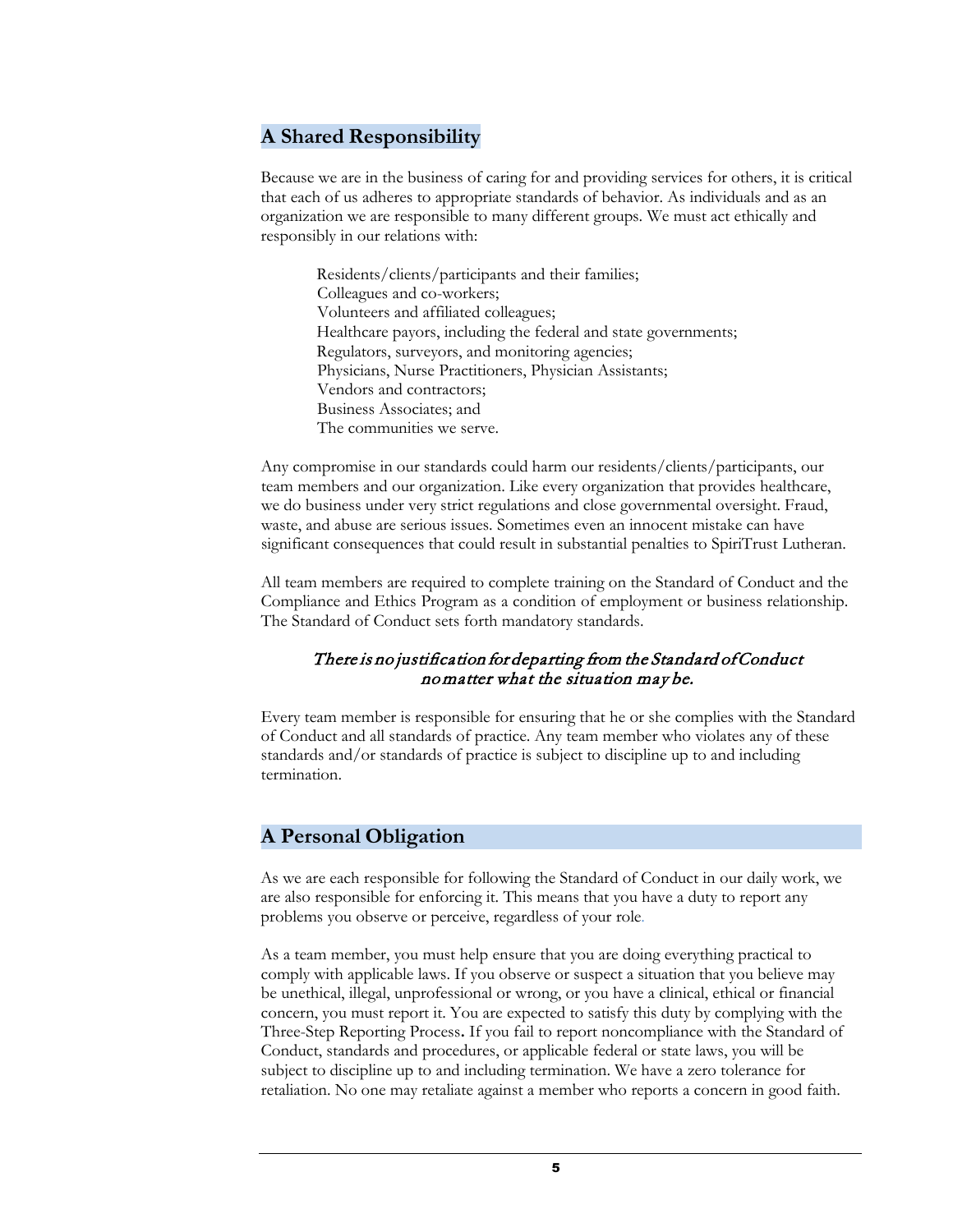#### <span id="page-9-0"></span>**REPORTING COMPLIANCE CONCERNS**

## **The Three Step Reporting Process**

- First, talk to your supervisor. He or she is most familiar with the laws, regulations and policies that relate to your work.
- **Second,** if you are not able to talk to your supervisor, seek out another member of the leadership team or someone from human resources.
- **Third,** if you still have a concern, contact the Compliance Official or member of the organization's Compliance Committee, or the Compliance Officer.

You may also call the toll free Compliance Line number at any time.

#### <span id="page-9-1"></span>**COMPLIANCE LINE**

.

#### **Compliance Line at 800.211.2713**

# **All calls are confidential and you may call** ANONYMOUSLY **if you choose.**

The Compliance Line is available 24 hours a day, 7 days a week for callers to report compliance-related issues. Concerns that are reported to the Compliance Line are taken seriously.

You can make the calls to the Compliance Line without fear of reprisal, retaliation, or punishment for your actions. Anyone, including a supervisor who retaliates against a team member for contacting the Compliance Line or reporting a compliance issue in another manner, will be disciplined.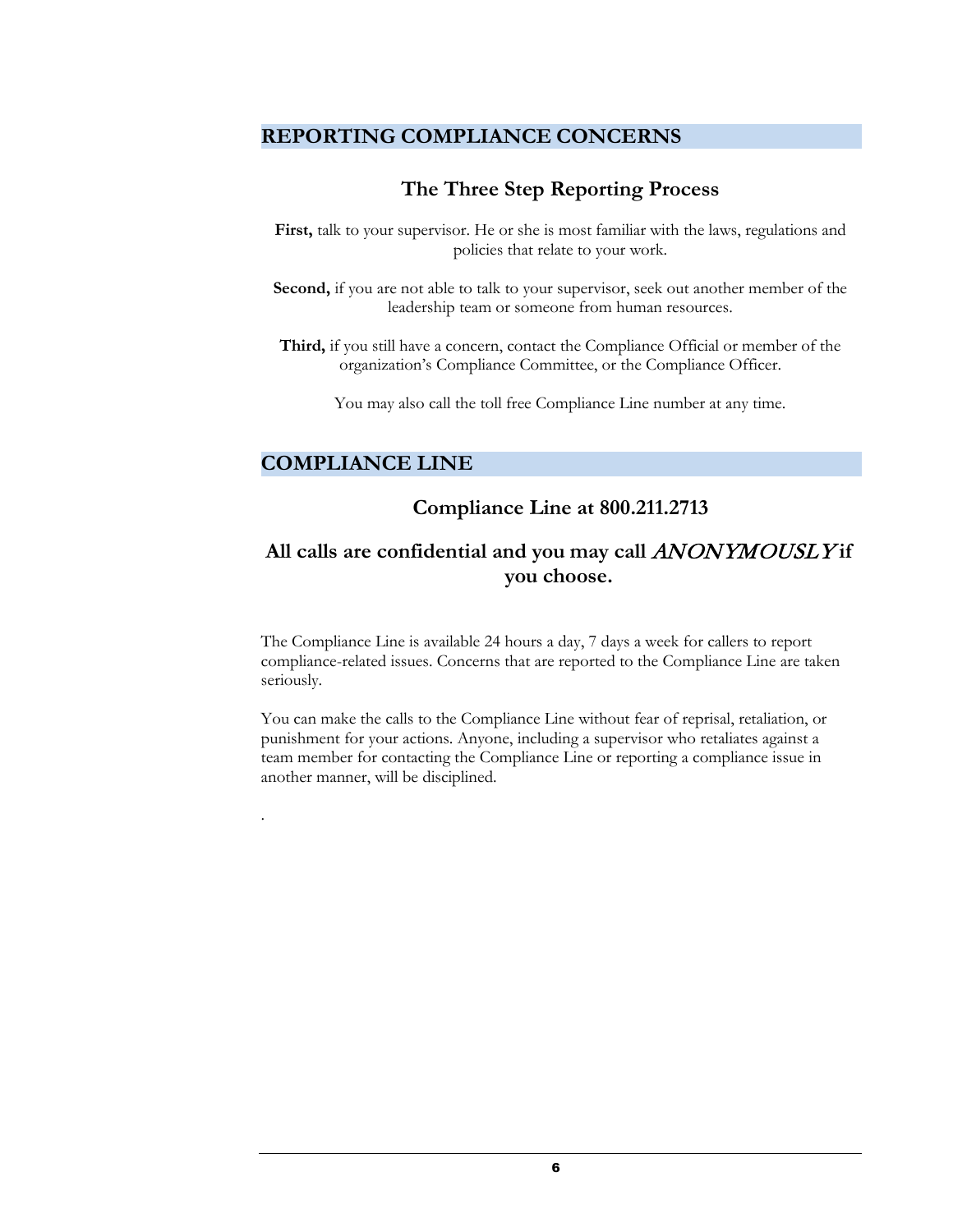# **Care Excellence**

ur most important job is providing quality care to our residents/clients/participants. This means offering compassionate support to our residents/clients/participants and working toward the best possible outcomes while following all applicable rules and regulations including Medicare Conditions of Participation. O

# **Resident/Client/Participant Rights**

Residents/Clients/Participants receiving healthcare and other services have clearly defined rights. A document describing these rights is provided to each resident/client/participant upon admission and is posted in conspicuous locations throughout the organization for the residents/clients/participants and your reference. To honor these, we must:

- Make no distinction in the admission, transfer or discharge of a resident/client/participant, or in the care we provide on the basis of race, color, national origin, ancestry, age, sex, handicap, disability, sexual preference, or religious creed;
- Treat all residents/clients/participants in a manner that preserves their dignity, autonomy, self-esteem and civil rights;
- Protect every resident/client/participant from physical, emotional, verbal or sexual abuseor neglect;
- Protect all aspects of resident/client/participant privacy and confidentiality;
- Respect resident/client/participant personal property and money and protect it from loss, theft, improper use and damage;
- Respect the right of residents/clients/participants and their legal representatives to be informed of and participate in decision about their care and treatment;
- Respect the right of residents/clients/participants and/or their legal representatives to access their medical records as required by the Health Information Portability and Accountability Act (HIPAA);
- Recognize that residents/clients/participants have the right to consent or refuse care and the right to be informed of the medical consequences of such refusal;
- Protect resident's/client's/participant's rights to be free from physical and chemical restraints; and
- Respect the resident's/client's/participant's right to self-determination and autonomy.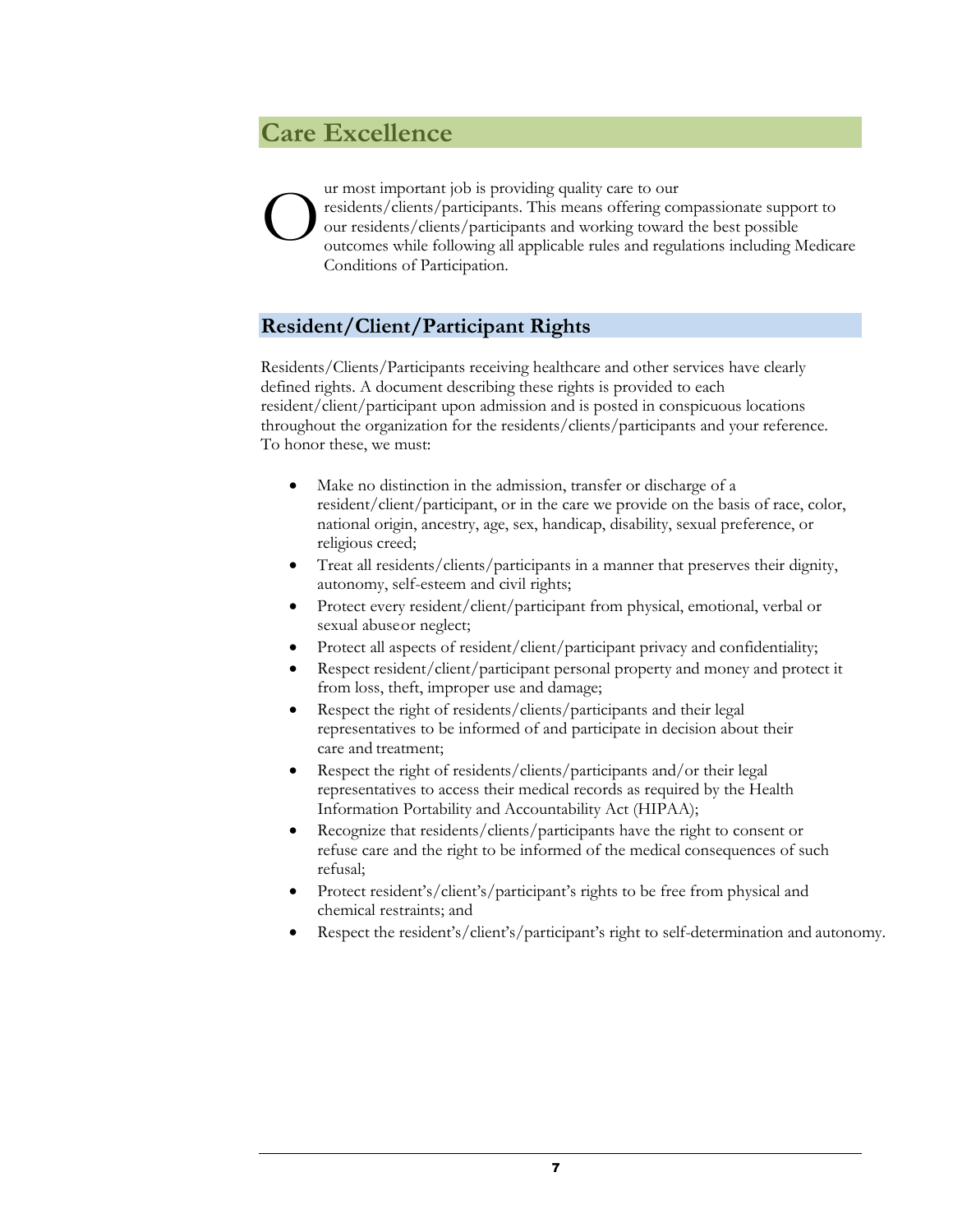#### **Abuse and Neglect**

We will not tolerate any type of resident/client/participant abuse or neglect – physical, emotional, verbal, financial, or sexual. Residents/clients/participant must be protected from abuse and neglect by team members, family members, legal guardians, friends or any other person. This standard applies to all residents/clients/participants at all times. Federal law defines abuse as the willful infliction of injury, unreasonable confinement, intimidation, or punishment with resulting physical harm, pain, or mental anguish. This presumes that instances of abuse of all residents/clients/participants, even those in a coma, cause physical harm, or pain or mentalanguish.

Neglect means failure to provide goods and services necessary to avoid physical harm, mental anguish, or mental illness. The failure to follow resident's/client's/participant's care plan may constitute abuse.

The Commonwealth of Pennsylvania and the State of Maryland defines abuse as the following:

Abuse – the infliction of injury, unreasonable confinement, intimidation or punishment with resulting physical harm or pain or mental anguish, or deprivation by an individual, including a care taker of goods or services that are necessary to attain or maintain physical, mental and psychosocial well-being. This presumes that instance of abuse of all residents, even those in a coma, cause physical harm, or pain or mental anguish.

The term **"abuse"** includes the following:

- Verbal Abuse Any use of oral, written, or gestured language that willfully includes disparaging and derogatory terms to residents/clients/participants or their families, or within their hearing distance, regardless of age, ability to comprehend or disability;
- Sexual Abuse includes sexual harassment, sexual coercion or sexual assault;
- Physical Abuse Includes hitting, slapping, pinching, kicking. The term also includes controlling behavior through corporal punishment or deprivation;
- Mental Abuse include humiliation, harassment, threats of punishment or deprivation;
- Involuntary Seclusion Includes separation of a resident/client/participants from other residents/clients/participants from his or her room or confinement to his or her room against the resident's/client's/participant's will or the will of the resident's/client's/participant's legalrepresentative;
- Neglect The deprivation by a caretaker of goods or services which are necessary to maintain physical or mental health.

<span id="page-11-0"></span>*Any team member who abuses or neglects a resident/client/participant is subject to termination. In addition, legal or criminal action may be taken. Abuse and neglect MUST BE REPORTED IMMEDIATELY to your supervisor or other member of leadership*. *If you observe abuse, it is your responsibility to report it immediately.*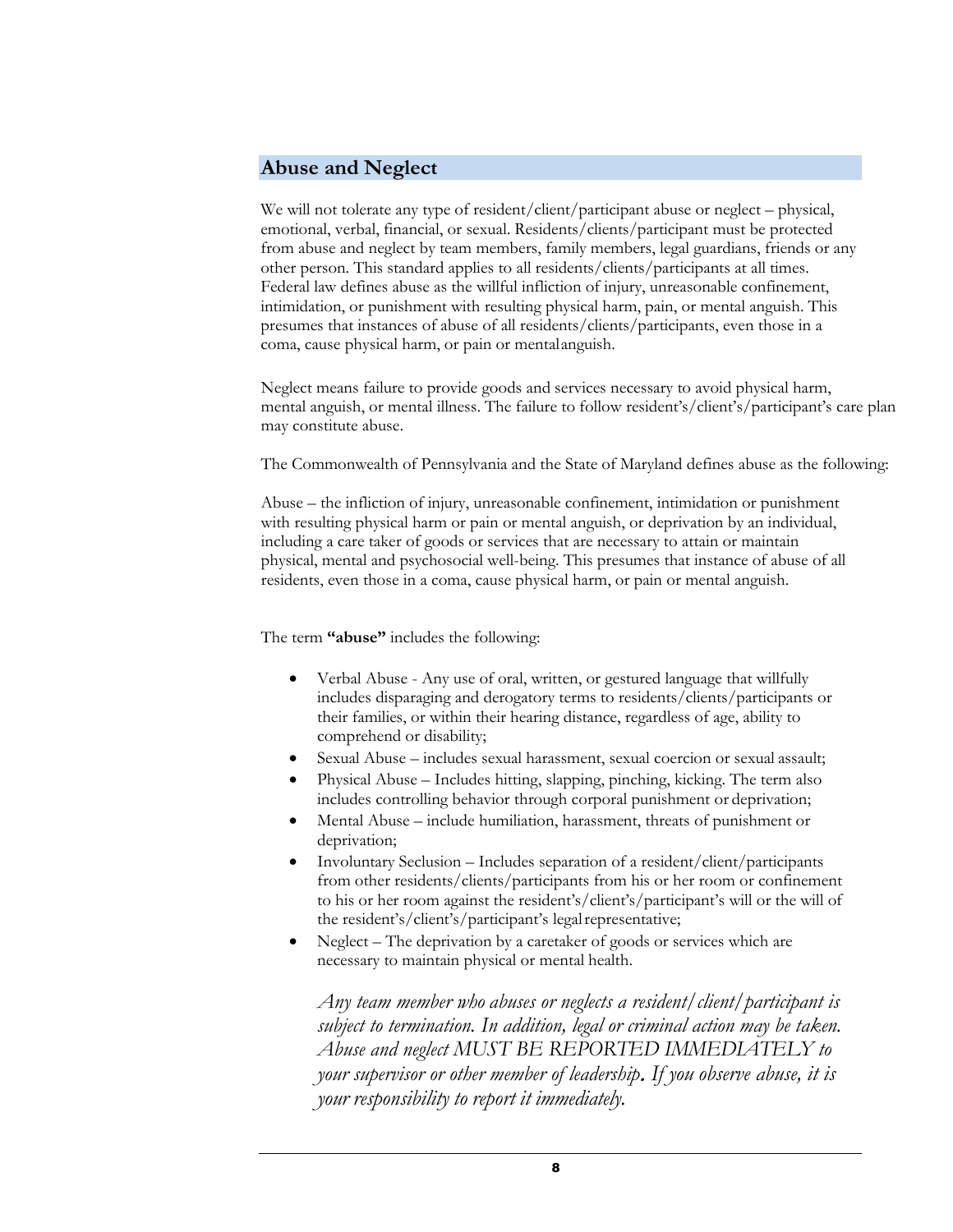#### **Elder Justice Act**

*The Elder Justice Act requires timely reports of any reasonable suspicion of a crime against a resident/client of a long-term care facility. You must report your reasonable suspicion to the Pennsylvania Department of Health and local law enforcement within two (2) hours if the suspected crime involves serious bodily injury or within twenty-four (24) hours if the suspected crime does not involve serious bodily injury.*

DO NOT call the Compliance Line for allegations of abuse or neglect.

Report abuse or neglect immediately to your supervisor!

#### **Resident/Client/Participant Confidentiality**

Every team member must use and disclose medical, financial or personal information only in a manner consistent with the HIPAA Privacy standards of practice and procedures and state and federal law. You are responsible for keeping resident/client/participant protected health information (PHI) confidential.

PHI is defined as "individually identifiable health information" that is held or transmitted in any form or media, whether electronic, paper, or oral. This includes demographic data that relates to:

- the individual's past, present or future physical or mental health or condition,
- the provision of health care to the individual, or
- the past, present, or future payment for the provision of health care to the individual,
- and that identifies the individual or for which there is a reasonable basis to believe it can be used to identify the individual.

Any unauthorized exposure of PHI which compromises the security or privacy of information is a potential breach.

#### **If you become aware of a breach of any protected or sensitive information, it is important that you report it immediately to your supervisor or the Privacy Officer.**

If the disclosure results in a breach, SpiriTrust Lutheran must investigate and comply with all state and federal HIPAA regulations for breach notification.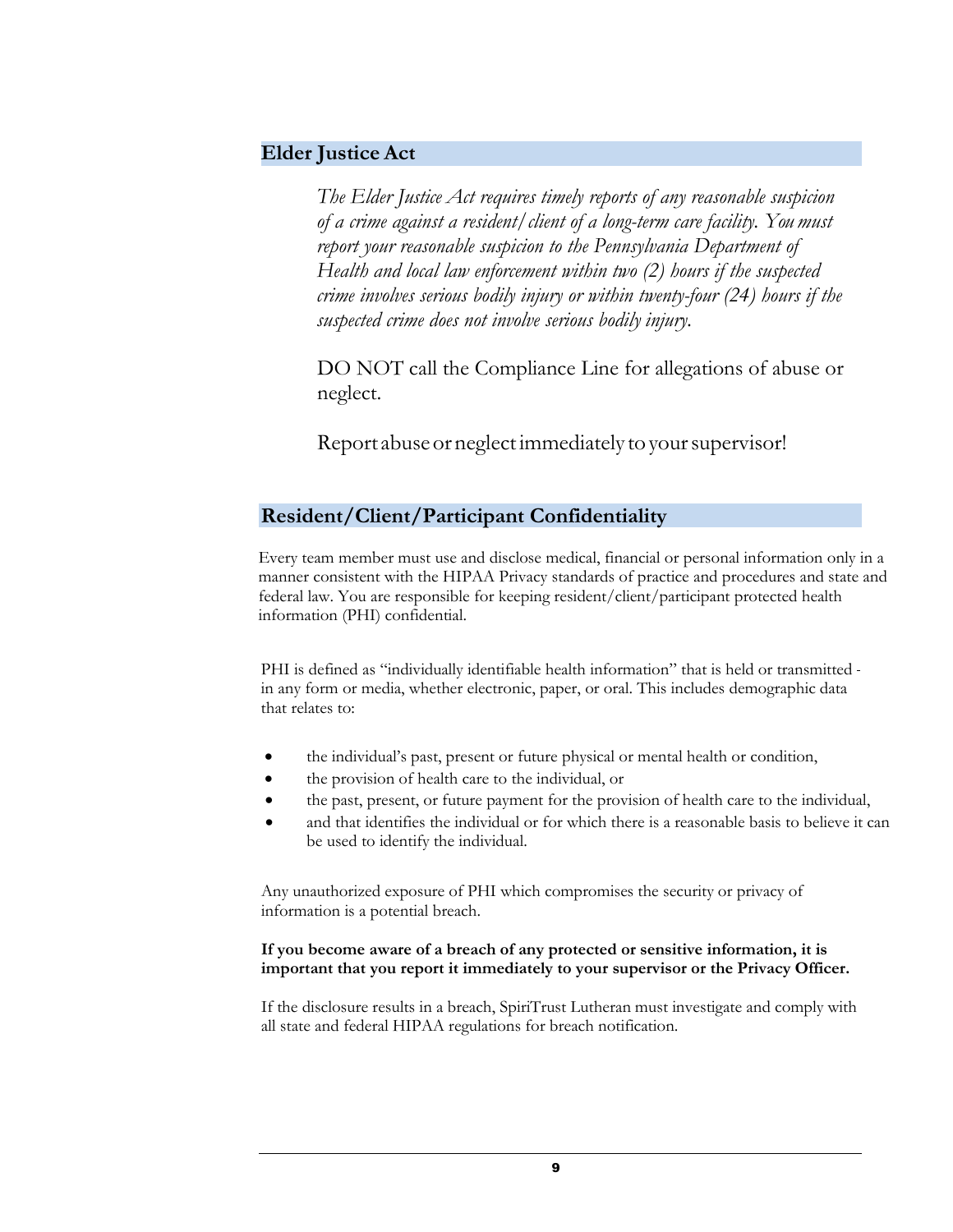#### **Resident/Client/Participant Property**

Team members must respect residents'/clients'/participants' personal property and protect it from loss, theft, damage or misuse. Team members who have access to resident/client/participant funds (e.g., resident/client/participant trust funds) must maintain accurate records and accounts.

#### **Providing Quality of Care**

As a provider of a continuum of services, our primary commitment is to provide the care, services and resources necessary to help each resident/client/participant reach or maintain his or her highest possible level of physical, mental and psychosocial well-being. SpiriTrust Lutheran has standards of practice and provides training and education to help each team member strive to achieve this goal.

Our care standards of practice include:

- Accurately assessing the individual needs of each resident/client/participant and developing interdisciplinary care plans that meet those assessed needs;
- Reviewing goals and plans of care to ensure that the residents'/clients'/ participants' ongoing needs are being met;
- Providing only medically necessary, physician prescribed services and products that meet the residents'/clients'/participants' clinical needs;
- Confirming that services and products (including medications) are within accepted standards of practice for the residents'/clients'/participants' clinical condition;
- Ensuring that services and products are reasonable in terms of frequency, amount and duration;
- Measuring clinical outcomes and resident/client/participant satisfaction to confirm that quality of care goals are met;
- Providing accurate and timely clinical and financial documentation and recordkeeping;
- Ensuring that residents'/clients'/participants' care is given only by properly licensed and credentialed providers with appropriate background, experience andexpertise;
- Reviewing residents'/clients'/participants' care standards of practice and clinical protocols to ensure that they meet current standards of practice; and
- Monitoring and improving clinical outcomes through a Quality Assurance Performance Improvement (QAPI) Committee with established benchmarks.

#### <span id="page-13-0"></span>**Life Plan Communities Medical Services**

We are committed to providing comprehensive, medically necessary services for our residents/clients. The Medical Director provides oversight to physicians and other medical services as defined by state and federal regulations. The Medical Director oversees the care and treatment policies and is actively involved in the Quality Assurance Performance Improvement (QAPI) Committee.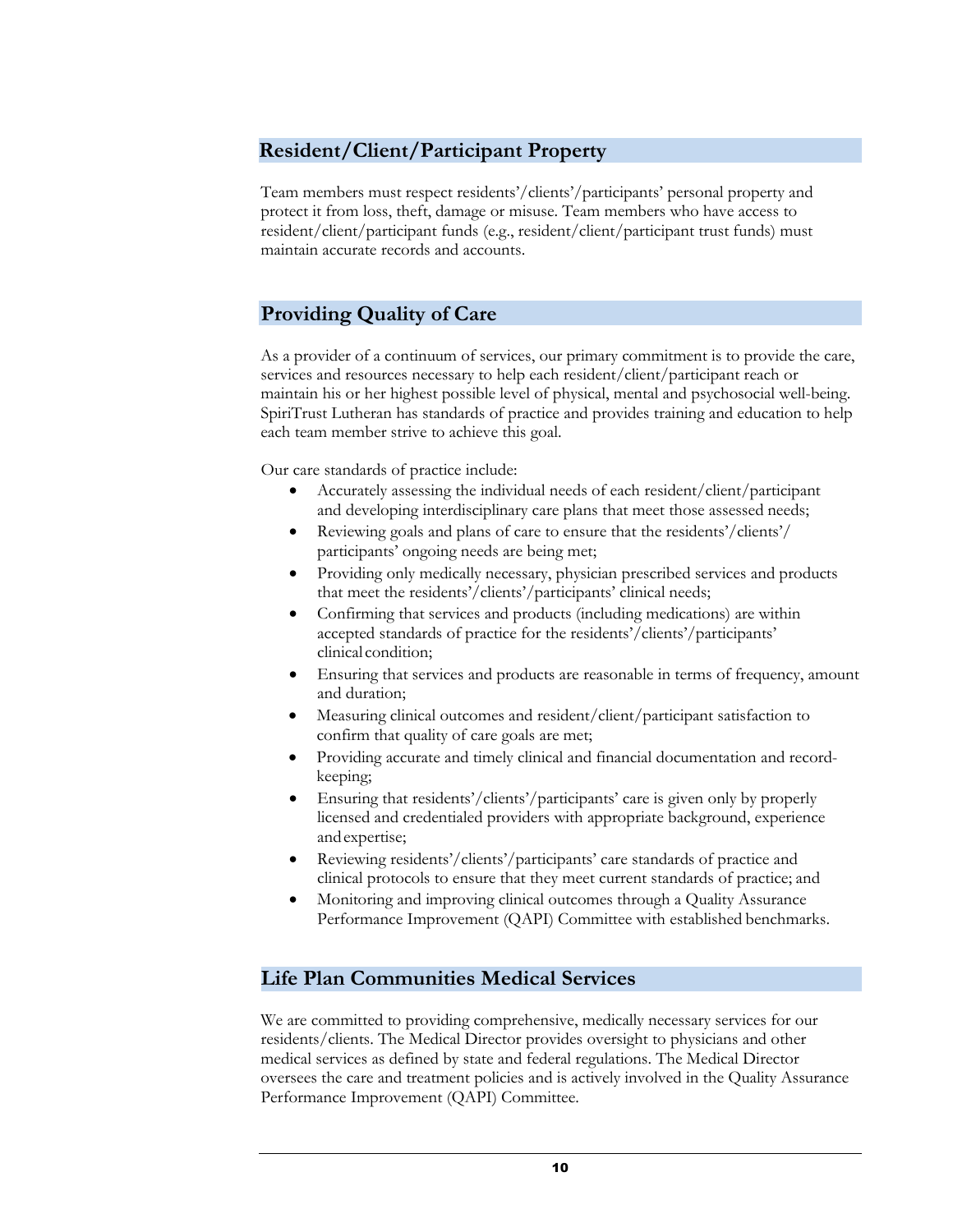## **Home Health and Hospice Services**

We are committed to providing home health and hospice services to our clients in their homes as defined by federal and state regulations. Care will follow a written plan of treatment established and approved by the attending physician. The Quality Assurance Performance Improvement (QAPI) Committee is actively involved in the care and treatment policies.

## **LIFE Services**

We are committed to providing all-inclusive medical care to our participants in the LIFE centers and in their homes. Care follows a treatment plan established by members of the Interdisciplinary Team (IDT) and approved by the physician. The Quality Improvement (QI) Committee is responsible for collecting pertinent outcomes data to improve care and treatment policies**.**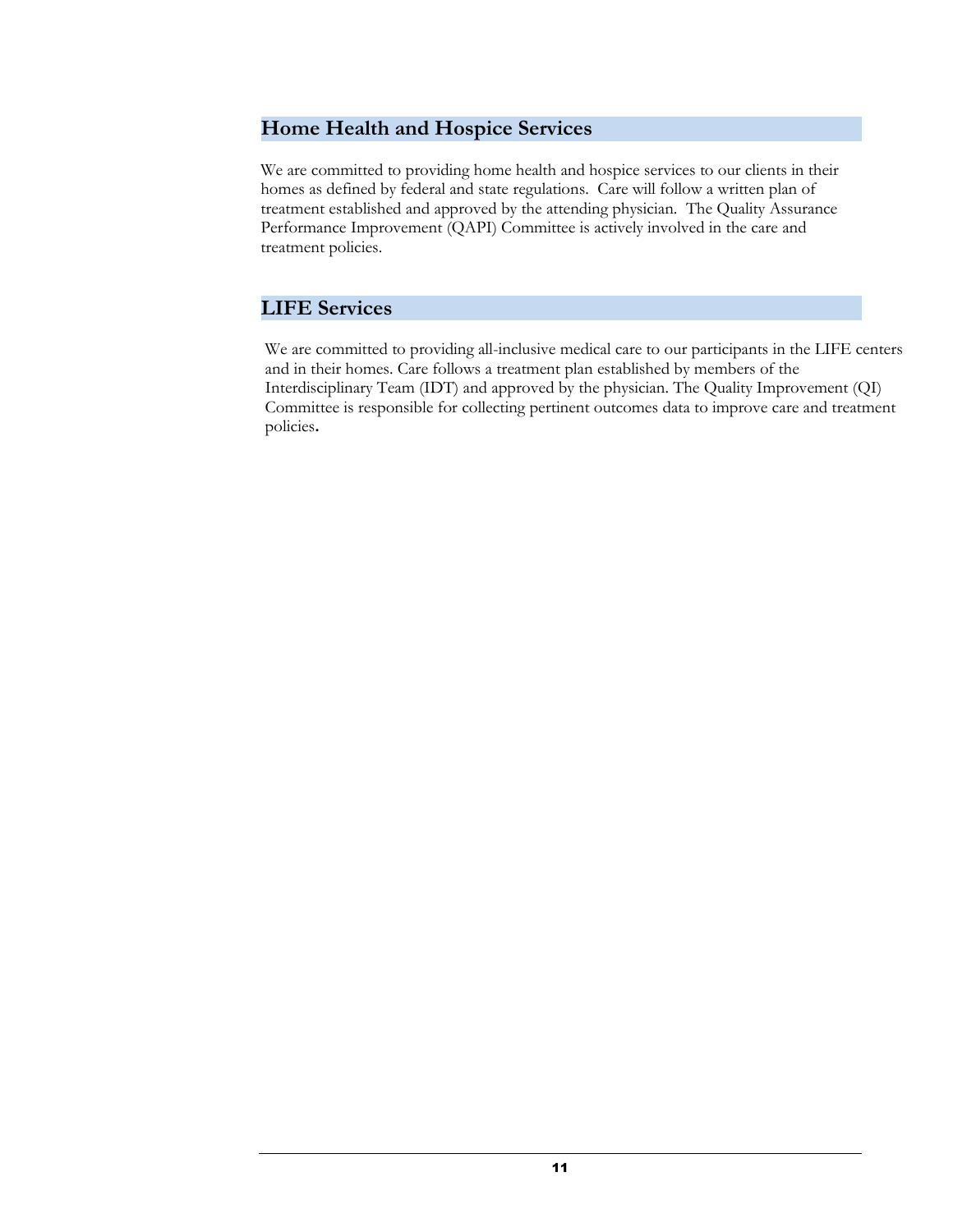# **Professional Excellence**

The professional, responsible and ethical behavior of every Team Member reflects on the reputation of our organization and the services we provide. Whether you work directly with residents/clients /participants or in other on the reputation of our organization and the services we provide. Whether you resident/client**/**participant services you are expected to maintain our standards of honesty, integrity and professional excellence, every day.

#### **Hiring and Employment Practices**

SpiriTrust Lutheran is committed to fair employment practices. When hiring and evaluating, we:

- Comply with federal, state, and local Equal Employment Opportunity laws, hiring the best qualified individuals regardless of race, color, sex, religion, genetic information, ancestry, national origin, veteran status, age (40 and over), disability or any other legally protected status. All promotions, transfer evaluations, compensation, and disciplinary actions also follow this policy.
- Conduct employment screenings to protect the integrity of our workforce and welfare of our residents/clients**/**participants and team members.
- Require all who need licenses or certifications to maintain their credentials in compliance with state and federal laws. Documentation of licenses or certifications must be provided.

#### **Team Member Screening**

Team members are screened in accordance with federal and state law to ensure the safety of our residents/clients**/**participants. Screening procedures have been implemented and are conducted prior to hire and on a monthly basis thereafter.

SpiriTrust Lutheran is prohibited by federal law from employing, retaining, or contracting with anyone who is excluded from any federal or state funded programs. Screening of all team members through the Office of Inspector General's List of Excluded Individuals and Entities, System of Award Management, and the Commonwealth of Pennsylvania Medicaid Excluded Provided List database is conducted prior to hire and on a monthly basis thereafter.

As long as you are employed or affiliated with SpiriTrust Lutheran, you must immediately report to your supervisor:

- if you are arrested or indicted for a criminal offense;
- if you are convicted of an offense that would preclude employment in a healthcare facility;
- if action has been taken against your license or certification; or
- if you are excluded from participation in a federal or state healthcare program.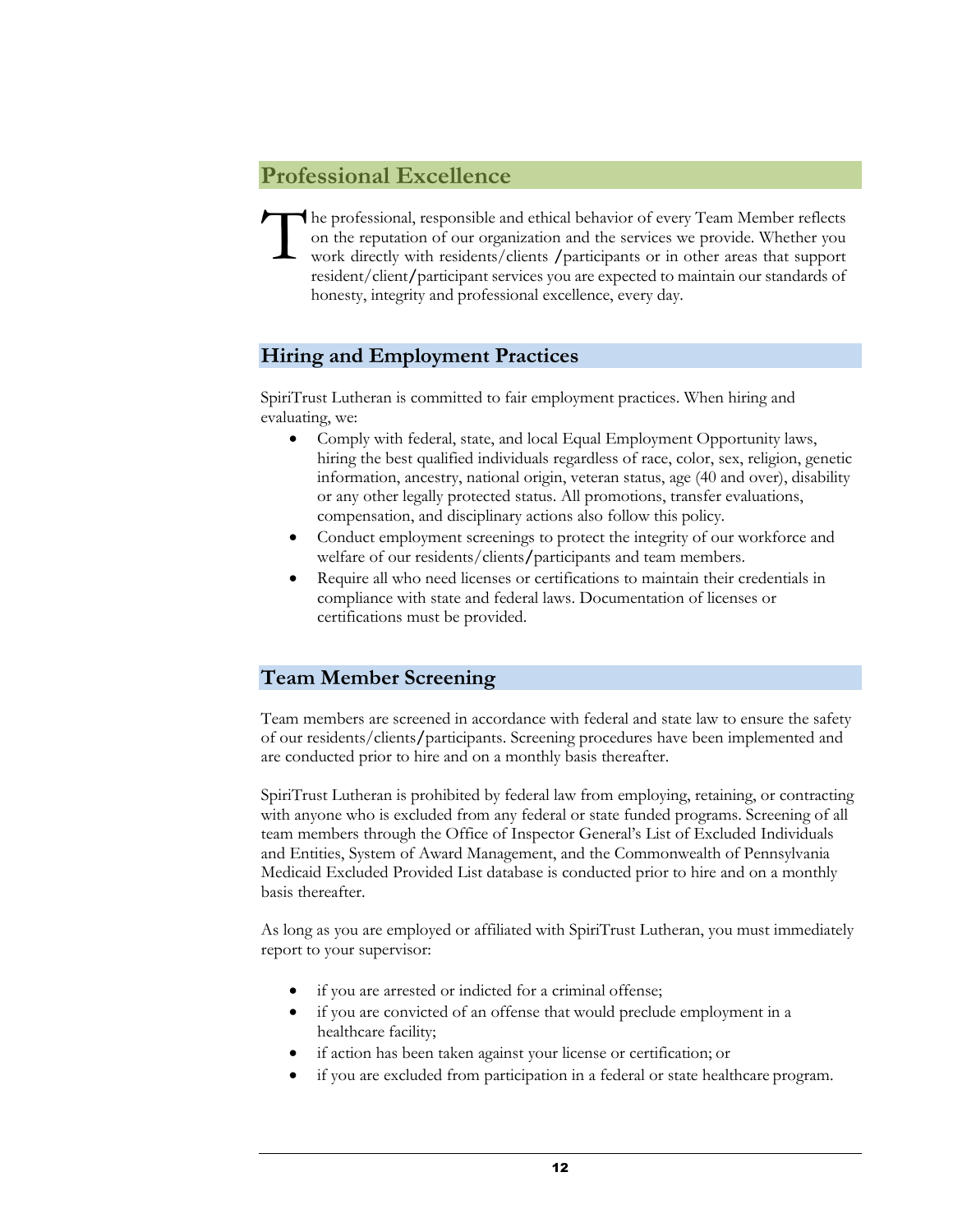#### **Licensure and/or Certification Verification**

We are committed to ensuring that only qualified professionals provide care and services to our residents/clients**/**participants. Practitioners and other professionals treating residents/clients/participants must abide by all applicable licensing, credentialing and certification requirements. In addition, every effort is made to validate licenses and certification through the appropriate state or federal agency.

#### **Team Member Relations**

To maintain an ethical, comfortable work environment, team member must:

- Refrain from any form of sexual harassment or violence in the workplace;
- Treat all colleagues and team members with equal respect, regardless of their national origin, race, color, religion, sexual orientation, age, gender identity, or disability;
- Protect the privacy of other team members by keeping personal information confidential and allowing only authorized individuals access to the information;
- Not supervise or be supervised by an individual with whom they have a close personal relationship; and
- Behave professionally and use respectful communication at all times.
- Adhere to the Culture of Considerate Behavior.

#### **Workplace Safety**

Maintaining a safe workplace is critical to the well-being of our residents, clients, participants, visitors and co-workers. That is why standards of practice have been developed that describes the organization's safety requirements. Every team member should become familiar with safety regulations and emergency plans regarding fire and disaster in his or her work area.

In addition to organizational policies, we must abide by all environmental laws and regulations. You are expected to follow organizational safety guidelines and to take personal responsibility for helping to maintain a secure work environment. If you notice a safety hazard, you must take action to correct it if you can, or report it to your supervisor immediately.

#### **Drug and Alcohol Abuse**

We are committed to maintaining a workforce dedicated and capable of providing quality services for our residents, clients and participants. To that end, you are prohibited from consuming any substance that impairs your ability to provide quality services or otherwise perform your duties.

You may never use, sell or bring on our property, alcohol, illegal drugs and/or narcotics or report to work under the influence of alcohol, illegal drugs and/or narcotics. For a team member who appears to have work performance problems related to drug or alcohol use, a drug and alcohol screening will be conducted and appropriate action will be taken if necessary.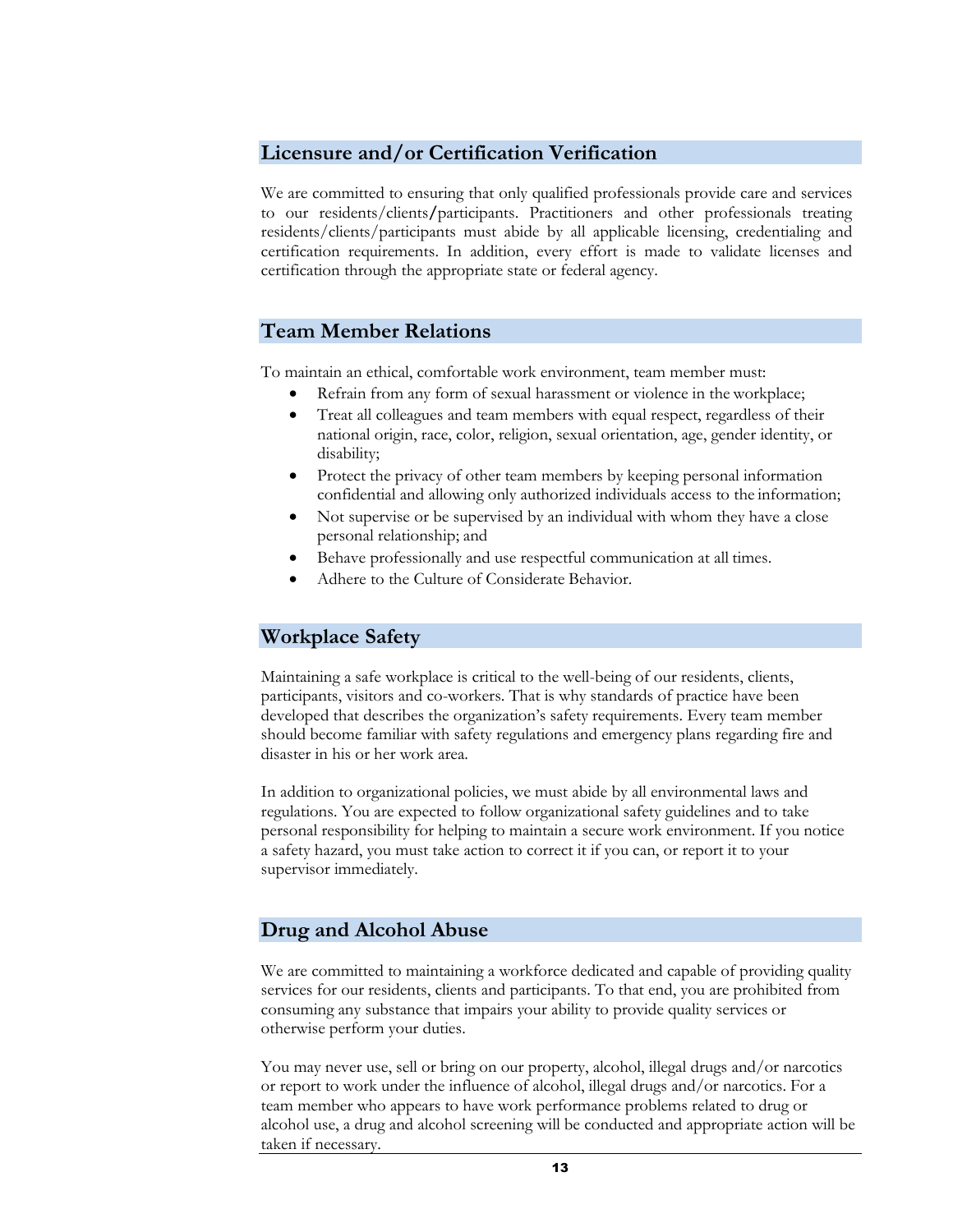Illegal, improper or unauthorized use of any controlled substance that is intended for a resident/clients/participant is prohibited. If you become aware of any improper diversion of drugs or medical supplies, you must immediately report the incident to your department supervisor, the Compliance Official, the Compliance Officer or use the Compliance Line. Failure to report a known instance of noncompliance with this policy may result in disciplinary action against the team member, up to and including termination.

#### **Organizational Relations**

Professional excellence in organizational relations includes:

- Complying with federal tax law to maintain tax-exempt status under section 501(c) (3) of the Internal Revenue Code.
- Maintaining company privacy and keeping proprietary information confidential;
- Avoiding outside activities or interests that conflict with responsibilities to SpiriTrust Lutheran and reporting such activity or interest prior to and during employment;
- Allowing only designated management team member to report to the public or media; and
- Requiring that SpiriTrust Lutheran complies with the licensing and certification laws that apply to its business.

#### **Proprietary Information**

In the performance of your duties you may have access to, receive or may be entrusted with confidential and/or proprietary information, that is owned by SpiriTrust Lutheran and that is not presently available to the public. This type of information should never be shared with anyone outside the organization without authorization from a member of the executive team.

Examples of proprietary information that should not be shared include:

- Resident/Clien**t/**Participant and team member data and information;
- Details about clinical programs, procedures and protocols;
- Policies, procedures and forms;
- Training materials;
- Current or future charges or fees or other competitive terms and conditions;
- Current or possible negotiations or bids with payers or other residents/clients**/**participants;
- Compensation and benefits information for team member;
- Stocks or any kind of financial information; and/or
- Market information, marketing plans or strategic plans.

#### **Gifts**

You may not accept any tip or gratuity from residents/clients/participants and you may not receive individual gifts from residents/clients/participants. You may not give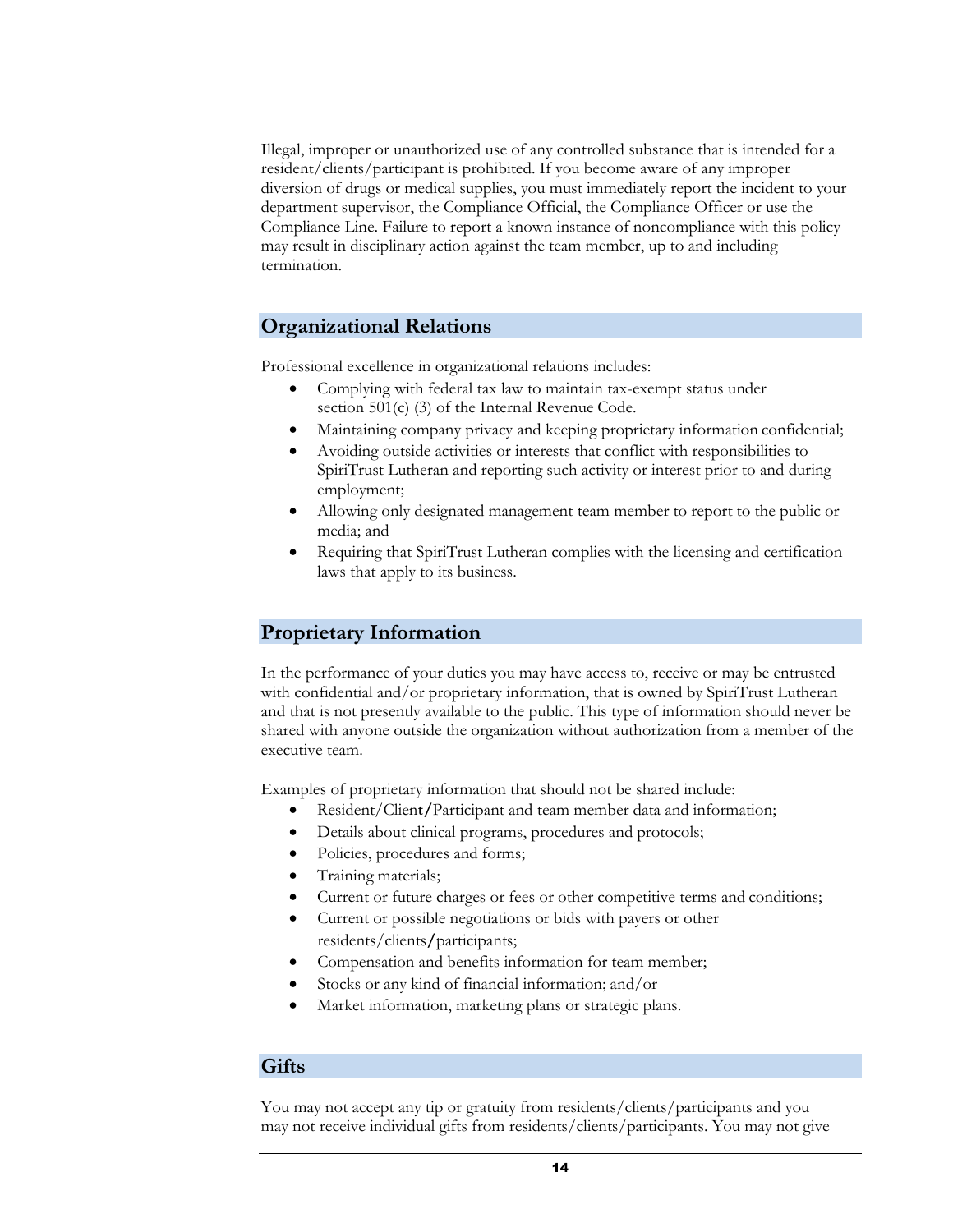gifts to residents/clients/participants.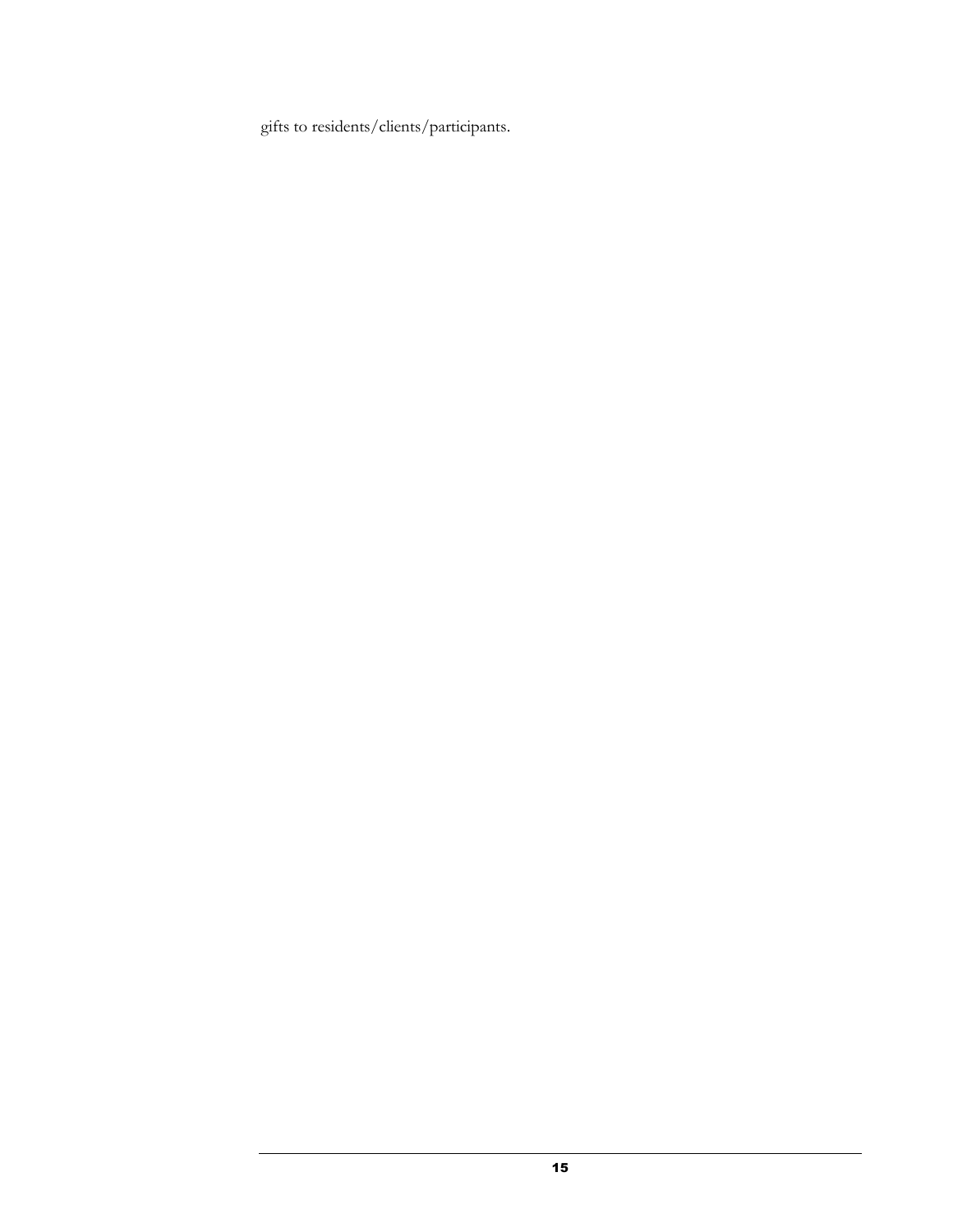Team members may accept gifts from "gift funds" established from resident/client/ participant funds so long as the gifts provided to team members are of equal value and the contributions by residents/clients/participants to the "gift fund" are voluntary and anonymous such that there is no way for a team member who benefits from the fund to determine whether a resident/client/participant contributed to the fund.

You may not borrow money from nor lend money to residents/clients/participants; nor may you engage with residents/clients/participants in the purchase or sale of any item. No team member may accept any gift from a resident/clients/participant under a will or trust instrument except in those cases where they are related by blood or marriage.

Team members may not serve as a resident's/client's/participant's executor, trustee, administrator, or guardian or provide financial services or act under a power of attorney for residents/clients**/**participants except in those cases where they are related by blood or marriage unless otherwise allowed by state law.

#### <span id="page-19-0"></span>**Business Courtesies**

SpiriTrust Lutheran prohibits any team member from offering, giving, soliciting, or accepting business or professional courtesies including the entertainment and gifts that could be interpreted as attempts to influence decision-making.

Under no circumstances will a team member solicit or accept business courtesies, entertainment or gifts that depart from the Business Courtesies policy.

#### <span id="page-19-1"></span>**Conflict of Interest**

A conflict of interest exists any time your loyalty to the organization is, or even appears to be, compromised by a personal interest. There are many types of conflict of interest and these guidelines cannot anticipate them all, however the following provide some examples:

- Financial involvement with vendors or others that would cause you to put their financial interests ahead of ours;
- Team member officer participation in public affairs, corporate or community directorships, or public office;
- An immediate family member who works for a vendor or contractor doing business with the organization and who is in a position to influence your decisions affecting the work of the organization;
- Participating in transactions that put your personal interests ahead of SpiriTrust Lutheran or cause loss or embarrassment to the organization;
- Taking a job outside of SpiriTrust Lutheran that overlaps with your normal working hours or interferes with your job performance; or
- Working for SpiriTrust Lutheran and another vendor that provides goods or services at the same time.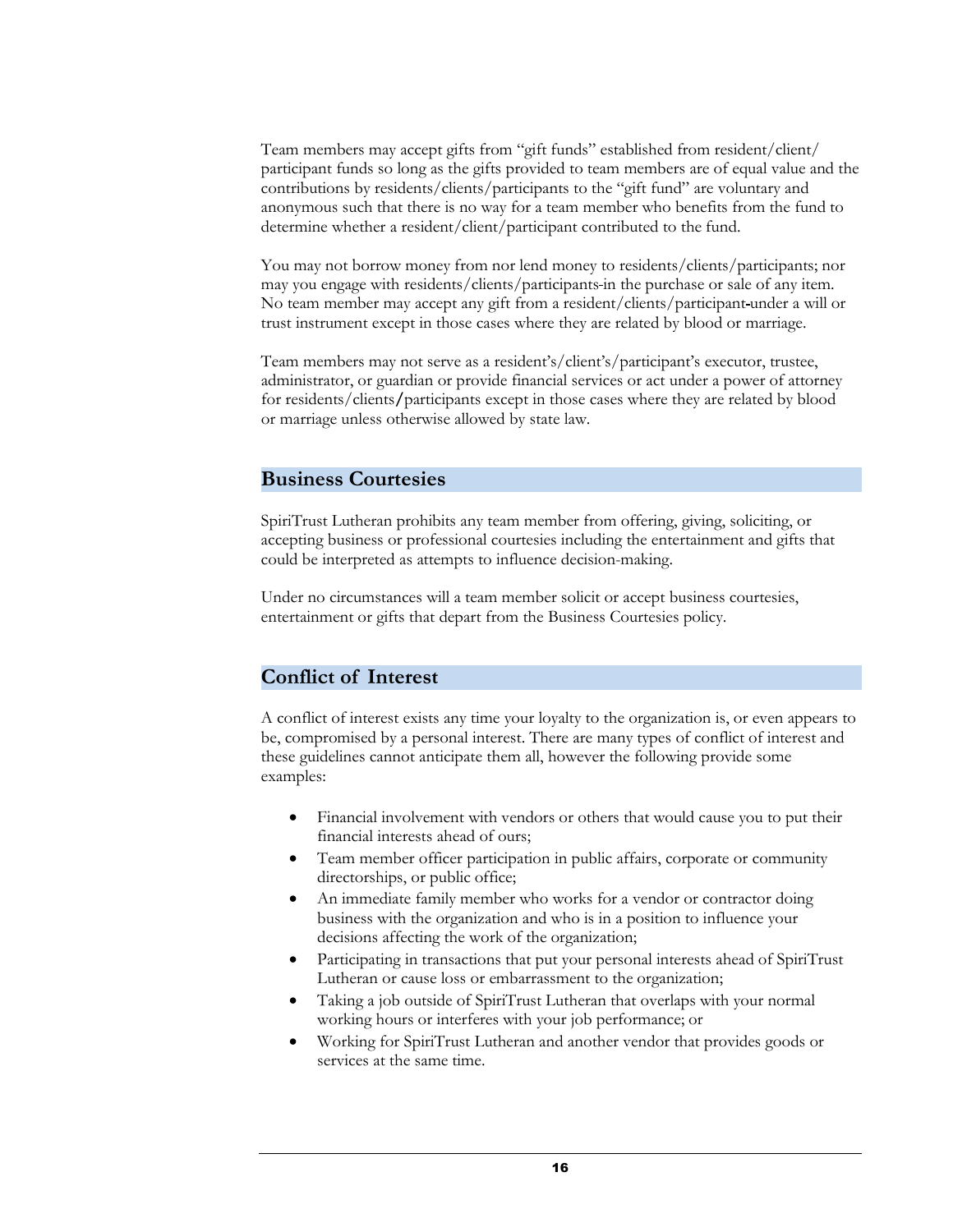*All team members must seek guidance and approval from our CEO or Compliance Official before pursuing any business or personal activity that may constitute a conflict of interest.*

#### **Use of Property**

We must protect the assets of the organization and ensure their authorized and efficient use. Theft, carelessness, and waste have a direct impact on the organization's viability. All assets must be used solely for legitimate business purposes.

Everyone must make sure that they:

- Only use property for the organization's business, not personal use;
- Exercise good judgment and care when using supplies, equipment, vehicles and other property; and
- Respect copyright and intellectual property laws; or
- If unable to assess the copyright or intellectual property laws, never copy material and/or download software.

# **Computers/Internet**

Team members are expected to use computers, email and internet/intranet systems appropriately and according to the established policy and procedure. You are not permitted to use the internet for improper or unlawful activity or download any games or music without prior approval.

Internet use can be tracked and how you use your time on the internet may be monitored. You should have no expectation of privacy when you use our computers, phones, email, and internet/intranet system. Our organization has the right to sanction or discipline team members who violate the Standard of Conduct in a digital, cyber, or other non-faceto-face environment. You should be familiar with our Social Media policy and abide byit.

#### **Vendor Relationships**

We take responsibility for being a good client and dealing with vendors honestly and ethically. We are committed to fair competition among prospective vendors and contractors for our business. Arrangements between SpiriTrust Lutheran and its vendors must always be approved by management. Certain business arrangements must be detailed in writing, approved by management. Agreements with contractors and vendors who receive resident/client/participant information, with the exception of care providers, will require a Business Associate Agreement (BAA) with the organization as defined by Health Insurance Portability and Accountability Act (HIPAA). Contractors and vendors who provide residents/clients/participants care, reimbursement or other services to residents/clients/participants beneficiaries of federal and/or state healthcare programs are subject to the Standard of Conduct and must:

• Maintain defined standards for the products and services they provide to SpiriTrust Lutheran and our residents/clients/participants;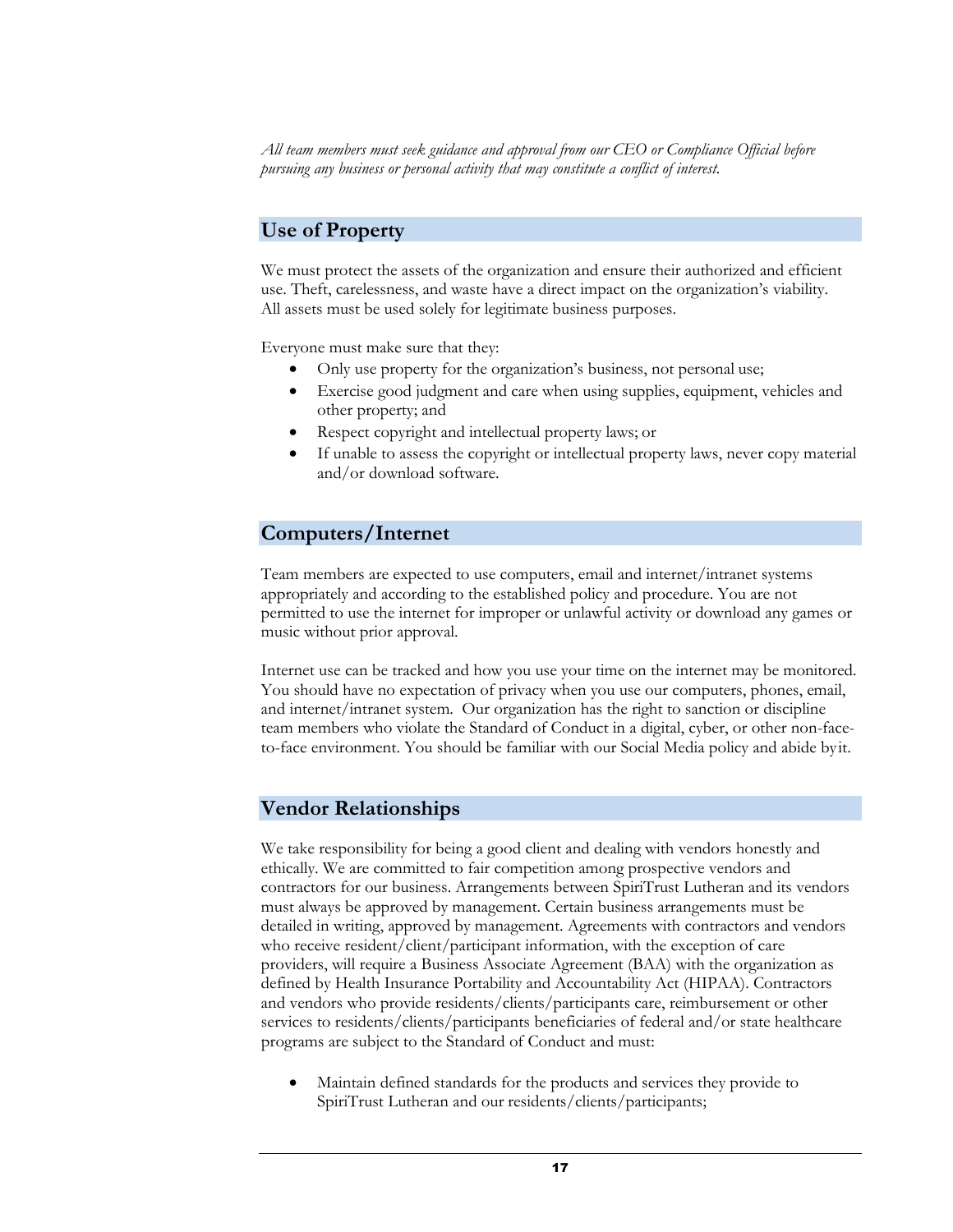- Comply with all standards of practice as well as the laws and regulations that apply to their business or profession;
- Maintain all applicable licenses and certification and provide evidence of sanction screening, current workers compensation and liability insurance as applicable;and
- Require that their team members comply with the Standard of Conduct and the Compliance and Ethics Program and related training as appropriate.

#### <span id="page-21-0"></span>**Marketing and Advertising**

We use marketing and advertising activities to educate the public, increase awareness of our services and recruit new team members. These materials and announcements, whether verbal, printed or electronic will present only truthful, informative, non-deceptive information.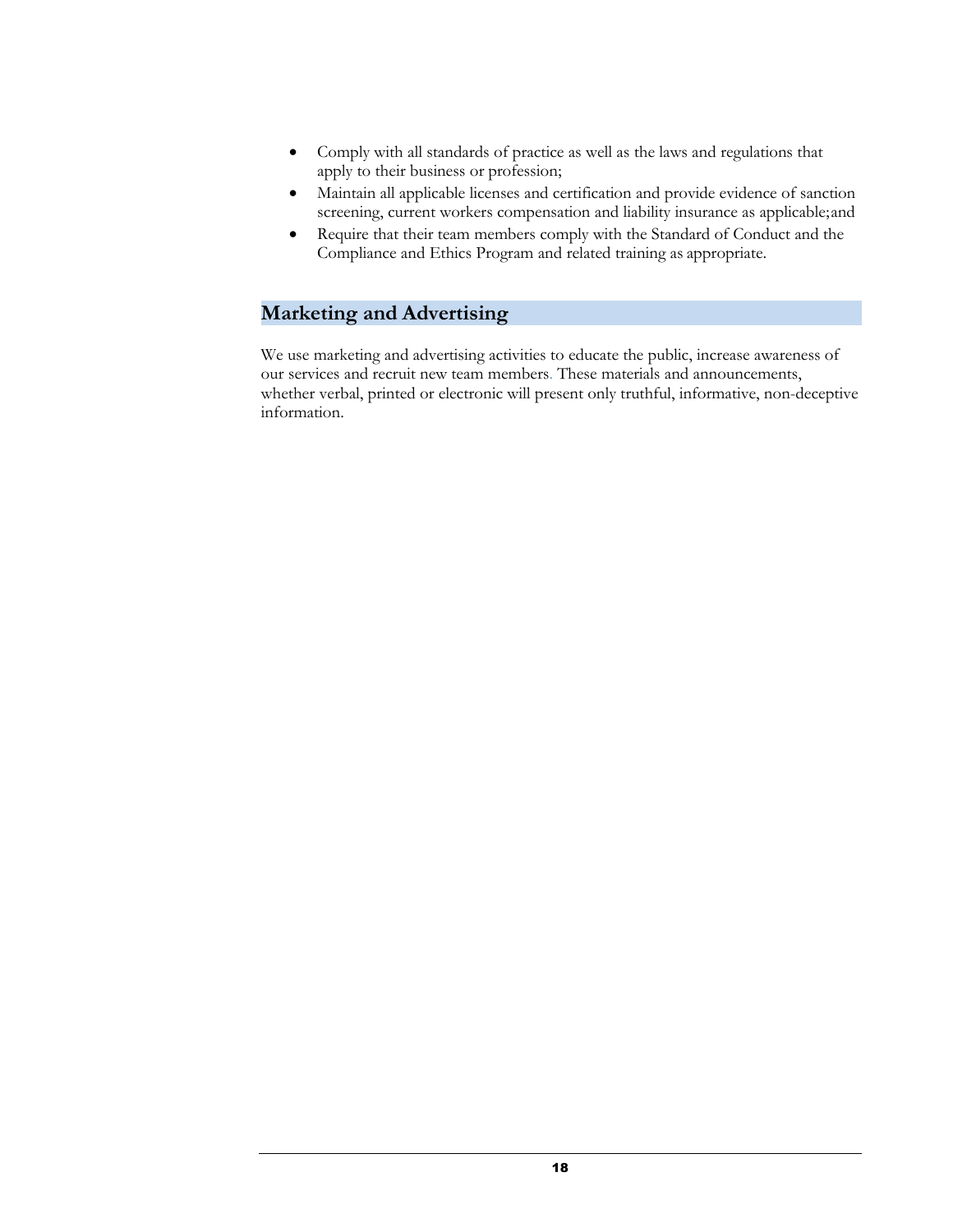# <span id="page-22-0"></span>Regulatory Excellence

B ecause we are in healthcare, we must follow the many federal, state and local laws that govern our business. Keeping up with the most current rules and regulations is a big job – and an important one. We are all responsible for learning and staying current with the federal, state and local laws, rules and regulations, as well as the standards of practice that apply to our job responsibilities.

#### <span id="page-22-1"></span>**Billing and Business Practices**

We are committed to operating with honesty and integrity. Therefore, all team members must ensure that all statements, submissions and other communications with residents/clients/participants, prospective residents/clients/participants, the government, suppliers, and other third parties are truthful, accurate, and complete.

We are committed to ethical, honest billing practices and expect you to be vigilant in maintaining these standards at all times. We will not tolerate any deliberately false or inaccurate coding or billing. Any team member who knowingly submits a false claim, or provides information that may contribute to submitting a false claim such as falsified clinical documentation, to any payor – public or private – is subject to termination. In addition, legal or criminal action may be taken.

Prohibited practices include, but are not limited to:

- Billing for services or items that were not provided or costs that were not incurred;
- Duplicate billing billing for item or services more than once;
- Billing for items or services that were not medically necessary;
- Assigning an inaccurate code or resident/client/participant status to increase reimbursement;
- Providing false or misleading information about a residents'/clients'/participants' condition or eligibility;
- Failing to identify and refund credit balances;
- Submitting bills without supporting documentation;
- Soliciting, offering, receiving or paying a kickback, bribe, rebate, or any other remuneration in exchange for referrals; and/or
- Untimely entries into medical records.

**If you observe or suspect that false claims are being submitted or have knowledge of a prohibited practice, you must immediately report the situation to a supervisor, the Compliance Official, the Compliance Officer, or the Compliance Hotline. Failure to report a known prohibited practice will subject you to disciplinary action up to and including termination.**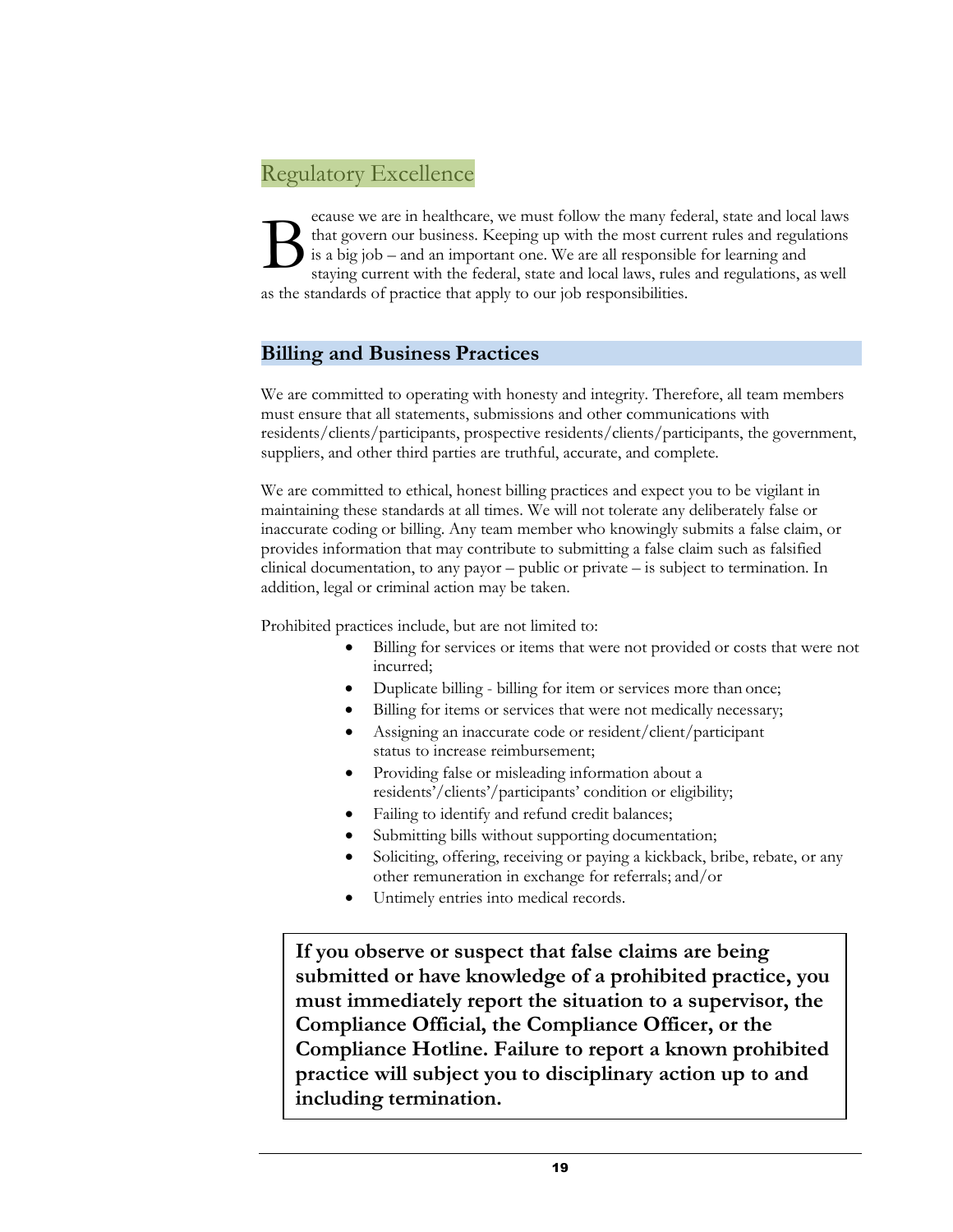#### **Referrals and Kickbacks**

Team members and related entities often have close associations with local healthcare providers and other referral sources. To demonstrate ethical business practices, we must make sure that all relationships with these professionals are open, honest and legal.

Resident/client/participant referrals are accepted based solely on the clinical needs and our ability to provide the services. SpiriTrust Lutheran never solicits, accepts offers or gives anything of value in exchange for resident/client/participant referrals or in exchange for purchasing or ordering any good or service for which payment is made by a federal health careprogram. Anything of value includes any time or service of value including cash, goods, supplies, gifts, "freebies", improper discounts or bribes.

Accepting kickbacks is against our standards of practice and also against the law. A kickback is anything of value that is received in exchange for a business decision such as a resident/client/participants referral. To assure adherence to ethical standards in our business relationships, you must:

- Verify all business arrangements with physicians or other healthcare providersor vendors in a written document; and
- Comply with all state and federal regulations when arranging referralsto physician-owned businesses or other healthcare providers.

You cannot request, accept, offer, or give any item or service that is intended toinfluence – or even appears to influence – the referral, solicitation or provision of healthcare service paid for any private or commercial healthcare payer or federal or state healthcare program, including Medicare and Medicaid, or other providers.

#### **Inducements to Prospective Residents/Clients/Participants**

You may not provide anything of value including goods, services, or money to prospective residents/clients/participants or any beneficiary of a federal or state healthcare program that you know or should know will likely influence that person's selection of a provider of healthcare services.

For the purpose of this policy, anything of value includes but is not limited to any waiver of payment, gift, or free service that exceeds a value of \$10 per item or \$50 annually in total. If you have a question about whether a particular gift or service would be considered "of value", ask your supervisor or the Compliance Official.

#### **Copyright Laws**

Most print and electronic materials are protected by copyright laws. Team members are expected to respect these laws and not reproduce electronic print or printed material without obtaining permission as required by the writer or publisher. When in doubt, ask your supervisor.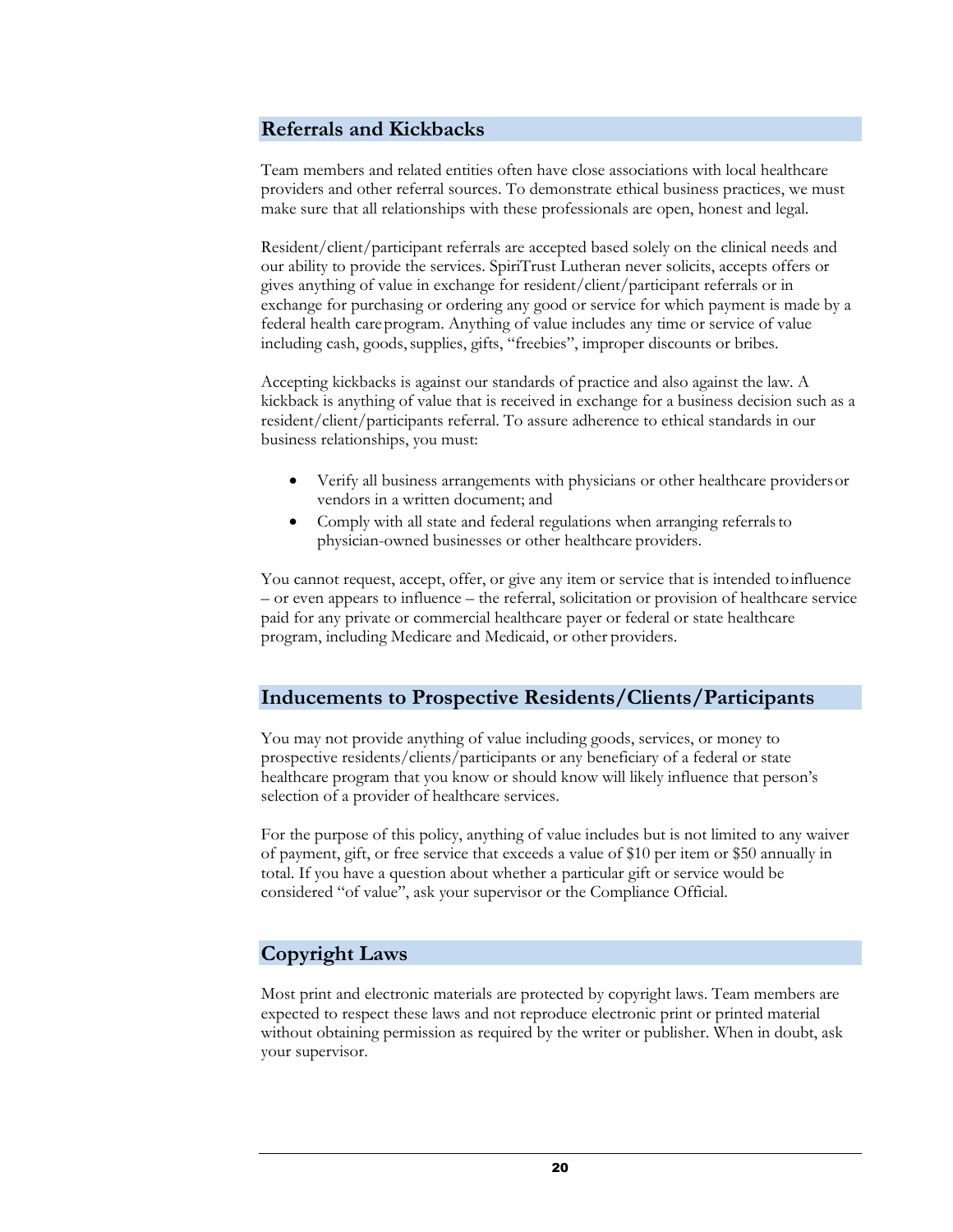#### **Financial Practices and Controls**

Ensuring that financial and operating information is current and accurate is an important means of protecting assets. Each one of us must make sure that all information provided to bookkeepers, accountants, reimbursement team member, internal and external auditors, and compliance team member is accurate and complete. This includes ensuring the accuracy of clinical documentation which supports our reimbursement. We must also comply with federal and state regulations when maintaining accounting records and financial statements, and cooperate fully with internal and external audits.

#### **Fair Dealing**

All team members must deal fairly with residents, clients, participants, suppliers, competitors, and one another. No team member, manager, or director shall take unfair advantage of anyone through manipulation, concealment, abuse of privileged information, misrepresentation of material facts, or any other unfair dealing practice.

#### **Document Creation, Use and Maintenance**

Every team member is responsible for the integrity and accuracy of documents, records, and e-mails including, but not limited to residents'/clients'/participants' medical records, billing records, and financial records. No information in any record or document may ever be falsified or altered.

You may not disclose, internally or externally, either directly or indirectly, confidential information except on a **need-to-know** basis and in the performance of your duties. Disclosure of confidential information externally must follow organization policies.

Upon termination of employment you must promptly return all confidential information, medical and/or business, to the organization. Examples of confidential business information include potential or threatened litigation, litigation strategy, purchases or sales of substantial assets, business plans, marketing strategies, organizational plans, financial management, training materials, fee schedules, department performance metrics and administrative policies.

#### **Voluntary Disclosure**

It is our policy to voluntarily report known overpayments and any improper/irregular conduct, including fraudulent conduct, which affects any federal or state healthcare program. Reporting will be completed within the time frames identified under the Patient Protection and Affordable Care Act.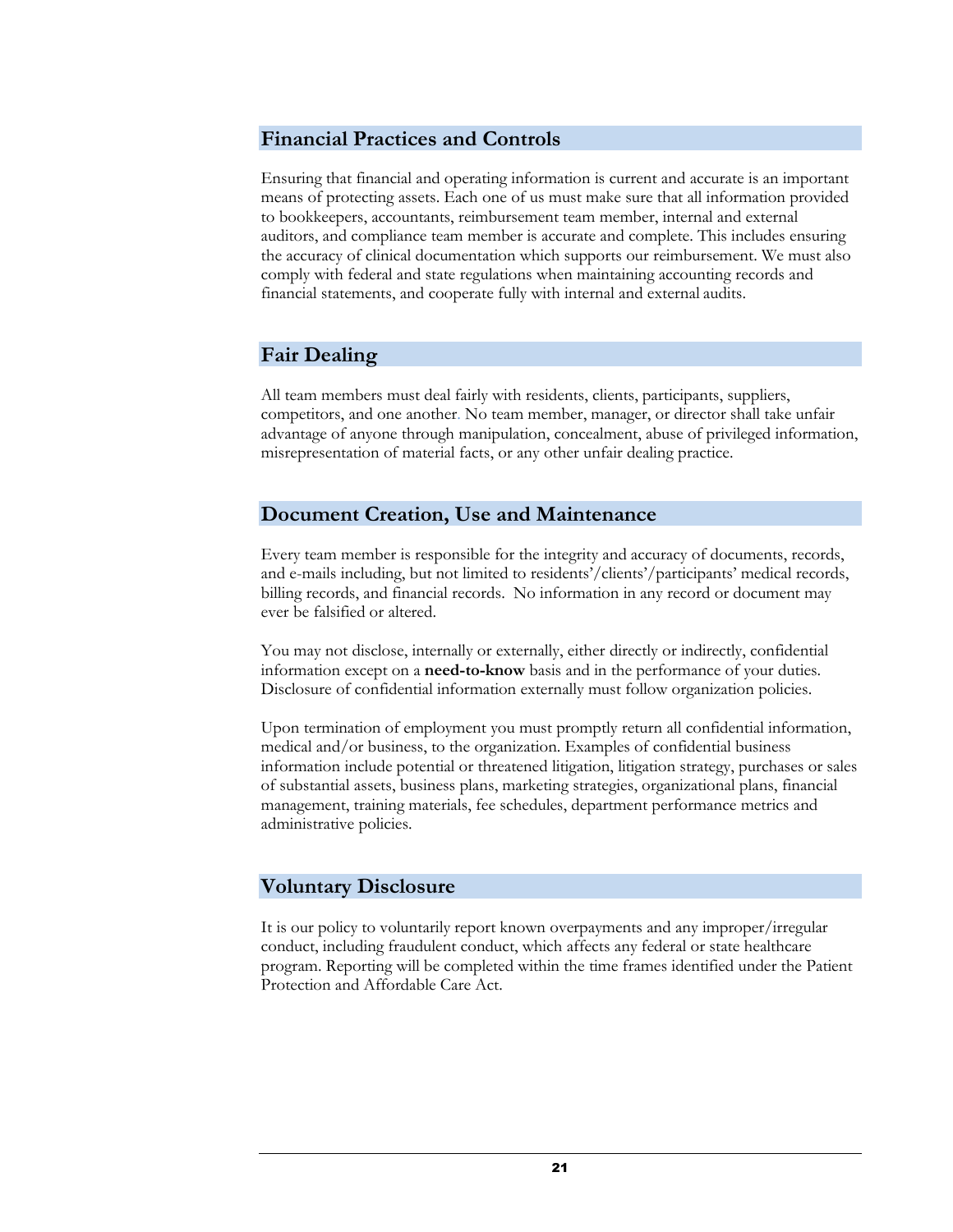#### **Government Investigations**

SpiriTrust Lutheran is committed to cooperating with requests from any governmental inquiry, audit, or investigation. You are encouraged to cooperate with such requests, conscious of the fact that you have the following rights:

- You have the right to speak or decline to speak;
- You have the right to speak to an attorney before deciding to be interviewed; and
- You can insist that an attorney be present if you agree to be interviewed.

In complying with our policy, you must not:

- Lie or make false or misleading statements to any government investigator or inspector;
- Destroy or alter any records or;
- Attempt to persuade another team member or any person to give false or misleading information to a government investigator or inspector; or
- Be uncooperative with a government investigation.

If you receive a subpoena or other written or oral request for information from the government or a court, contact your supervisor, the Compliance Official or the Compliance Officer before responding.

#### **Disciplinary Action**

Disciplinary action will be taken against any anyone who fails to act in accordance with this Standard of Conduct**,** the Compliance and Ethics Program, supporting standards of practice and applicable federal and state laws. Disciplinary action may be warranted in relation to violators of the Compliance and Ethics Program and to those who fail to detect violations or who fail to respond appropriately to a violation, whatever their role in the organization. When taking disciplinary action against a team member, we will utilize standard disciplinary processes, which may lead to the termination of business relationships and agreements. The Compliance Officer may initiate and recommend corrective or disciplinary action against a team member through the Compliance Official and CEO and may also monitor appropriate implementation of the disciplinary process. We will discipline anyone who engages in prohibited retaliatory conduct.

#### **Compliance Questions**

The laws applicable to our operations are numerous and complicated. When you are not sure whether a particular activity or practice violates the law or the Compliance and Ethics Program, you should not guess the correct answer. Instead, you should immediately seek guidance from your department supervisor or the Compliance Official. You will not be penalized for asking compliance-related questions. In fact, we are intent on creating a culture in which you should feel comfortable asking the questions to ensure that you understand the duties imposed on you under this Standard of Conduct, the Compliance and Ethics Program and other applicable federal and state laws.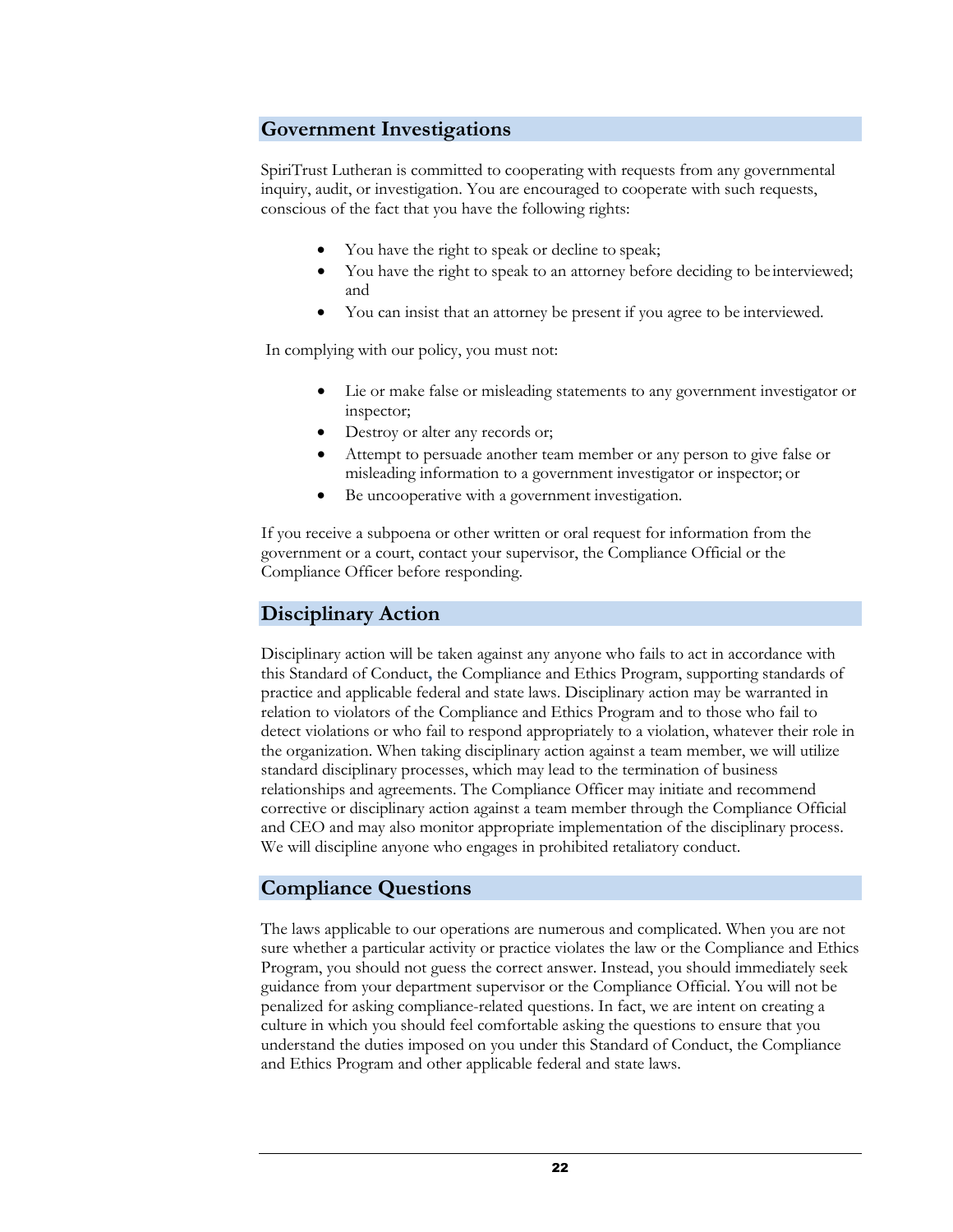# <span id="page-26-0"></span>**Conclusion**

T **The Compliance and Ethics Program is critical to SpiriTrust Lutheran's continued success. You are crucial to ensuring the integrity of SpiriTrust Lutheran. The Standard of Conduct and the Compliance and Ethics Program set standards for the legal, professional and ethical conduct of our business. Some key points to remember are:**

- **SpiriTrust Lutheran and all of our team members are committed to personal and organizational integrity, to acting in good faith, and to being accountable for our actions.**
- **The Standard of Conduct and the Compliance and Ethics Program prepare us to deal with the growing complexity of ethical, professional, and legal requirements of delivering healthcare.**
- **The Compliance and Ethics Program is an ongoing initiative designed to foster a supportive work environment, provide standards for clinical and business conduct, and offer education and training opportunities for team members.**

**he success of the SpiriTrust Lutheran Compliance and Ethics Program depends on our commitment to act with integrity, both personally and as an organization. As a team member, your duty to is to ensure that the organization is doing everything practical to comply with applicable laws. You are expected to satisfy this duty by performing your responsibilities in accordance with professional standards, the regulations guiding our business practices, and the standards of practice.** T

> Your Compliance Official Liz Keller, Corporate Director of Compliance 717.217.3502

Your Compliance Officer Karla Dreisbach, CHC, CHPC 215.646.0720

Toll Free Compliance Line 800.211.2713

#### **Friends Service Alliance Compliance Program**

Friends Services for the Aging (FSA), along with the Brethren, Mennonite, and Quaker organizations involved in providing services to the elderly, have established a collaborative Compliance and Ethics Program known as the Friends Service Alliance Compliance Program

> 460 Norristown Road, Suite 300, Blue Bell PA 19422 215.646.0720